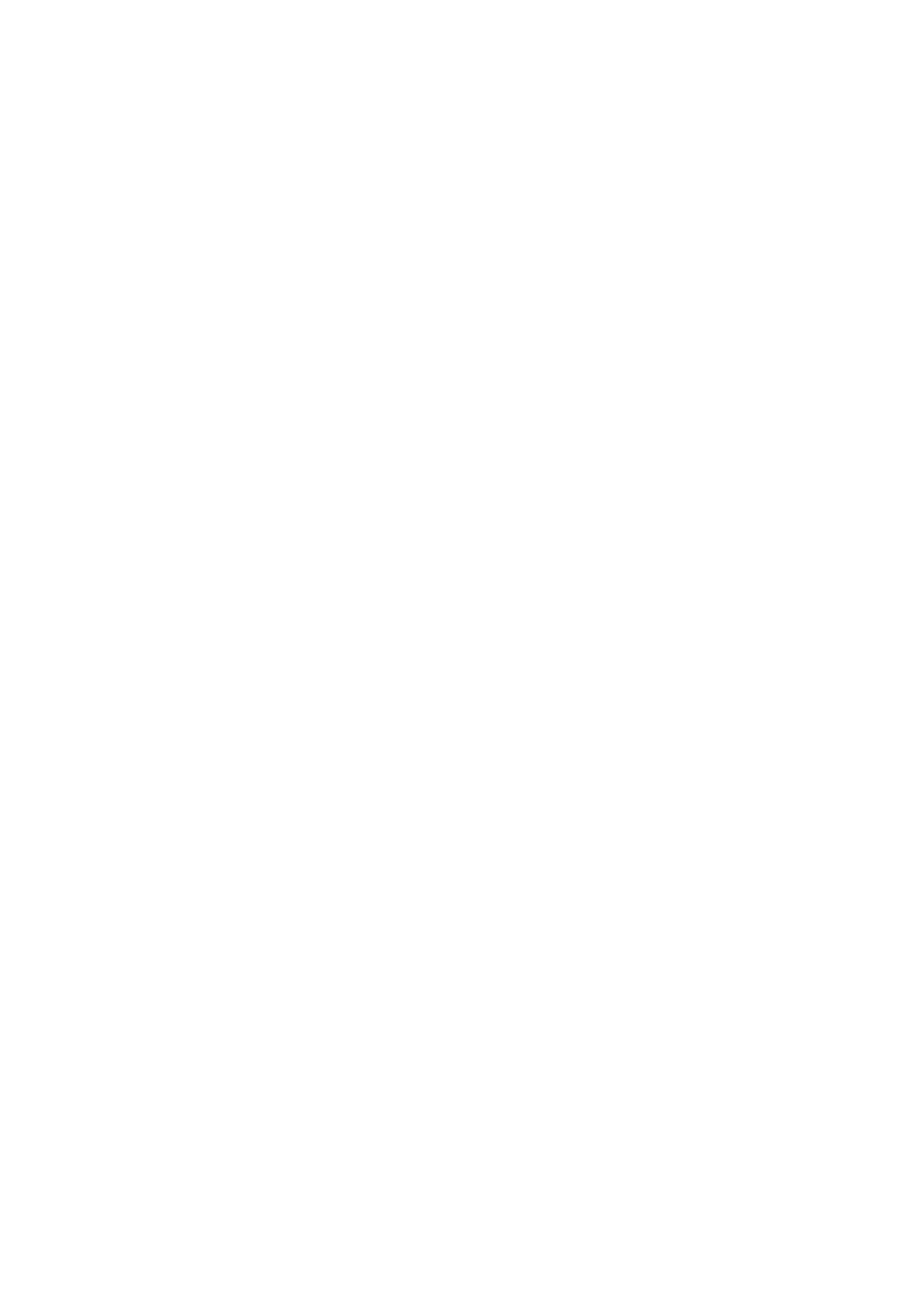

# **Administrative Arrangements 2016 (No 3)**

### **Notifiable instrument NI2016-178**

made under the

**Australian Capital Territory (Self-Government) Act 1988 (Cwlth) and the Public Sector Management Act 1994** 

## **Contents**

|          |                                                          | Page |
|----------|----------------------------------------------------------|------|
| Preamble |                                                          |      |
| 1        | Name of arrangements                                     |      |
| 2        | Commencement                                             | 2    |
| 3        | Definitions                                              | 2    |
| 4        | Ministers-matters allocated                              | 2    |
| 5        | Ministers—authority to act for one another               | 3    |
| 6        | Administrative units-constitution and control            | 3    |
|          | Administrative units—Ministers responsible and functions | 3    |
| 8        | Repeal                                                   |      |
|          |                                                          |      |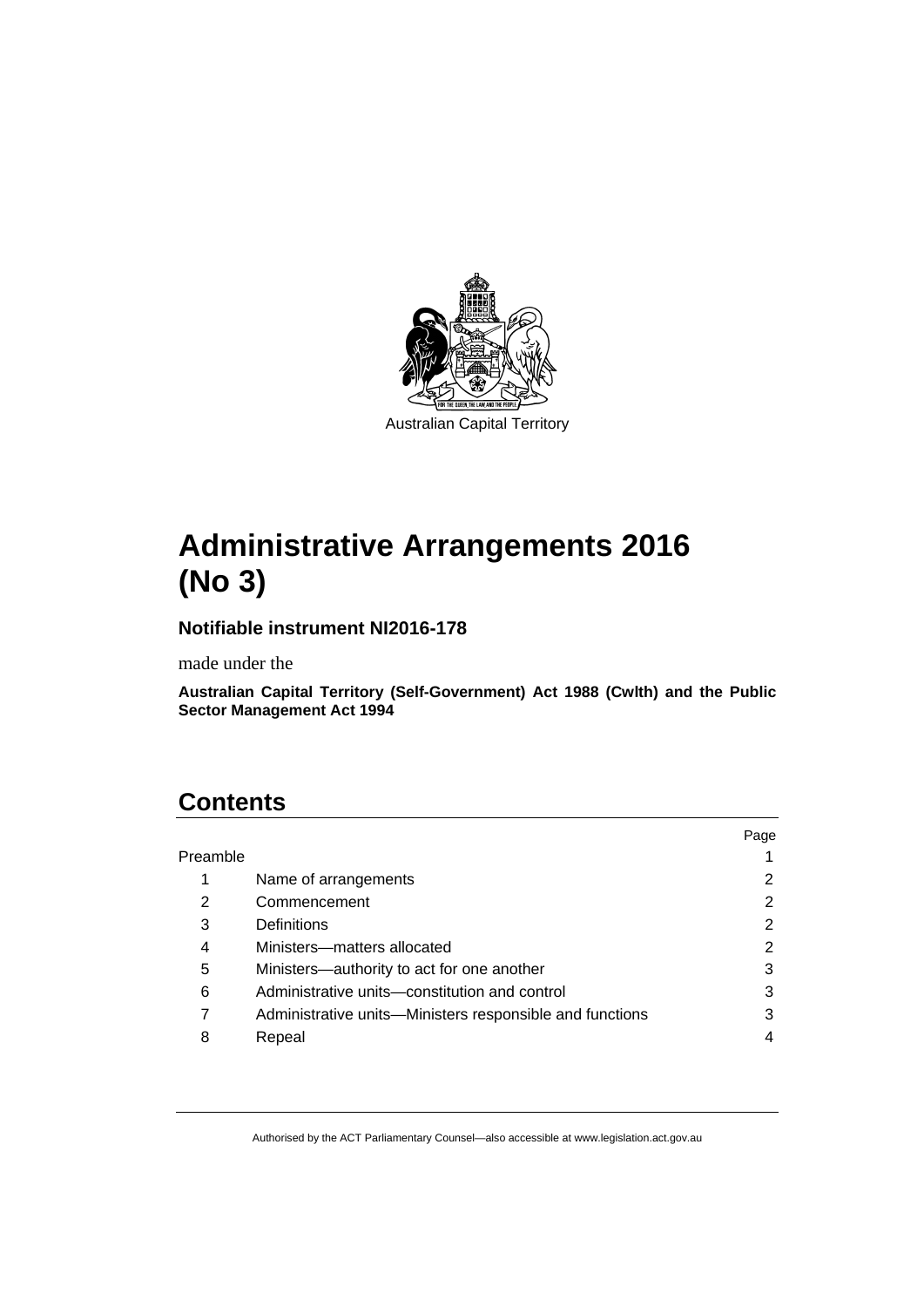|                   |                                                                                | Page |
|-------------------|--------------------------------------------------------------------------------|------|
| Schedule 1        | Ministers, administrative units and functions                                  | 5    |
| <b>Schedule 2</b> | <b>Enactments</b>                                                              | 12   |
| <b>Part 2.1</b>   | <b>Chief Minister, Treasury and Economic Development</b><br><b>Directorate</b> | 12   |
| <b>Part 2.2</b>   | <b>Health Directorate</b>                                                      | 16   |
| <b>Part 2.3</b>   | <b>Education Directorate</b>                                                   | 17   |
| <b>Part 2.4</b>   | <b>Justice and Community Safety Directorate</b>                                | 18   |
| <b>Part 2.5</b>   | <b>Environment and Planning Directorate</b>                                    | 24   |
| <b>Part 2.6</b>   | <b>Community Services Directorate</b>                                          | 26   |
| <b>Part 2.7</b>   | <b>Transport Canberra and City Services Directorate</b>                        | 27   |

contents 2 Administrative Arrangements 2016 (No 3) NI2016-178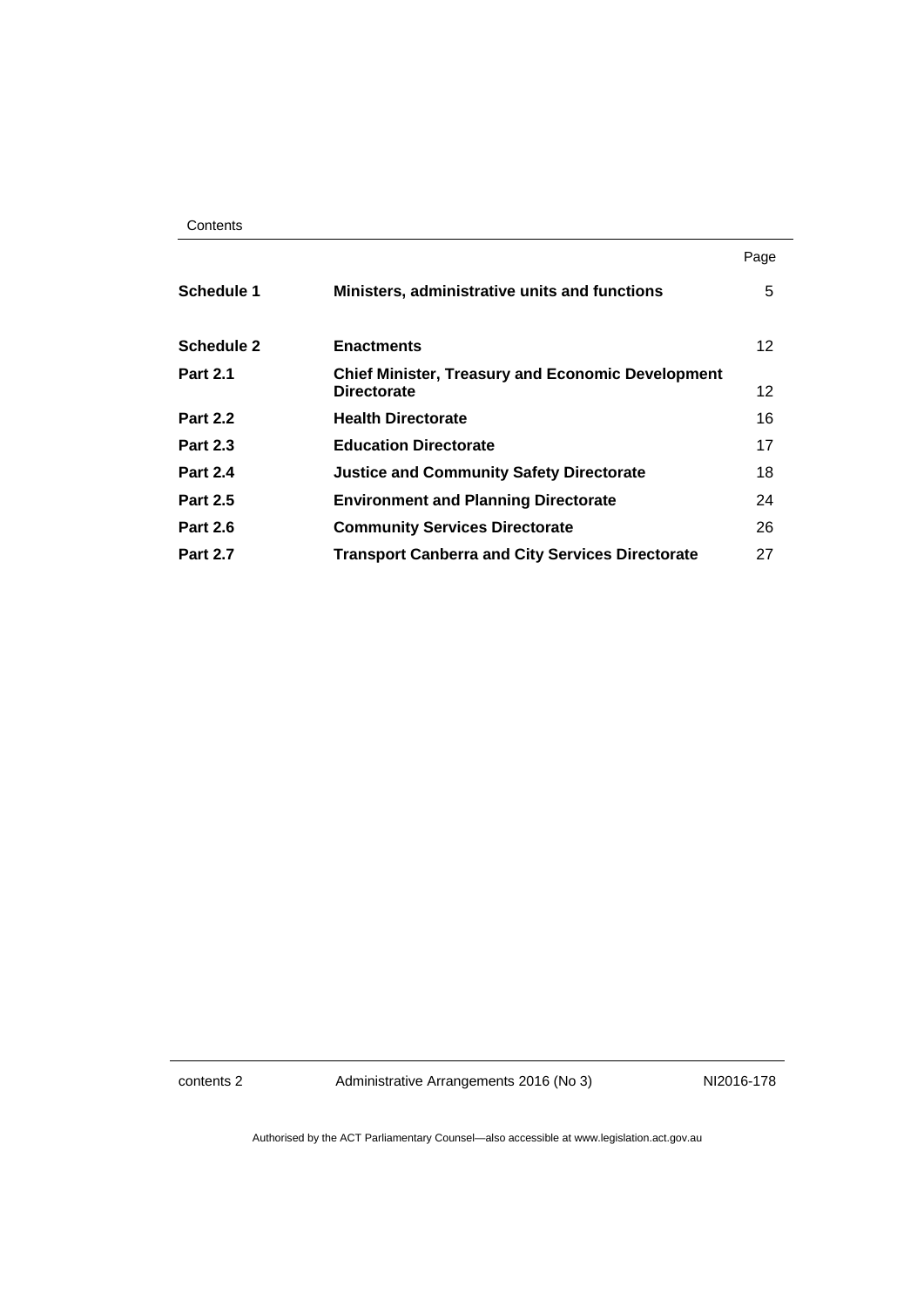#### <span id="page-4-0"></span>**Preamble**

These arrangements reflect the ACT government's commitment to the following priorities:

- health and education investment
- suburban renewal and better transport
- economic growth and diversification
- enhancing liveability and social inclusion.

**Strengthening governance and promoting opportunity**  Chief Minister, Treasury and Economic Development Justice and Community Safety

#### **Supporting our community**

Health Community Services Education

#### **Enhancing our city**

Environment and Planning Transport Canberra and City Services

NI2016-178 Administrative Arrangements 2016 (No 3) page 1

*Note* To support the priorities, ACT Government directorates are clustered as follows: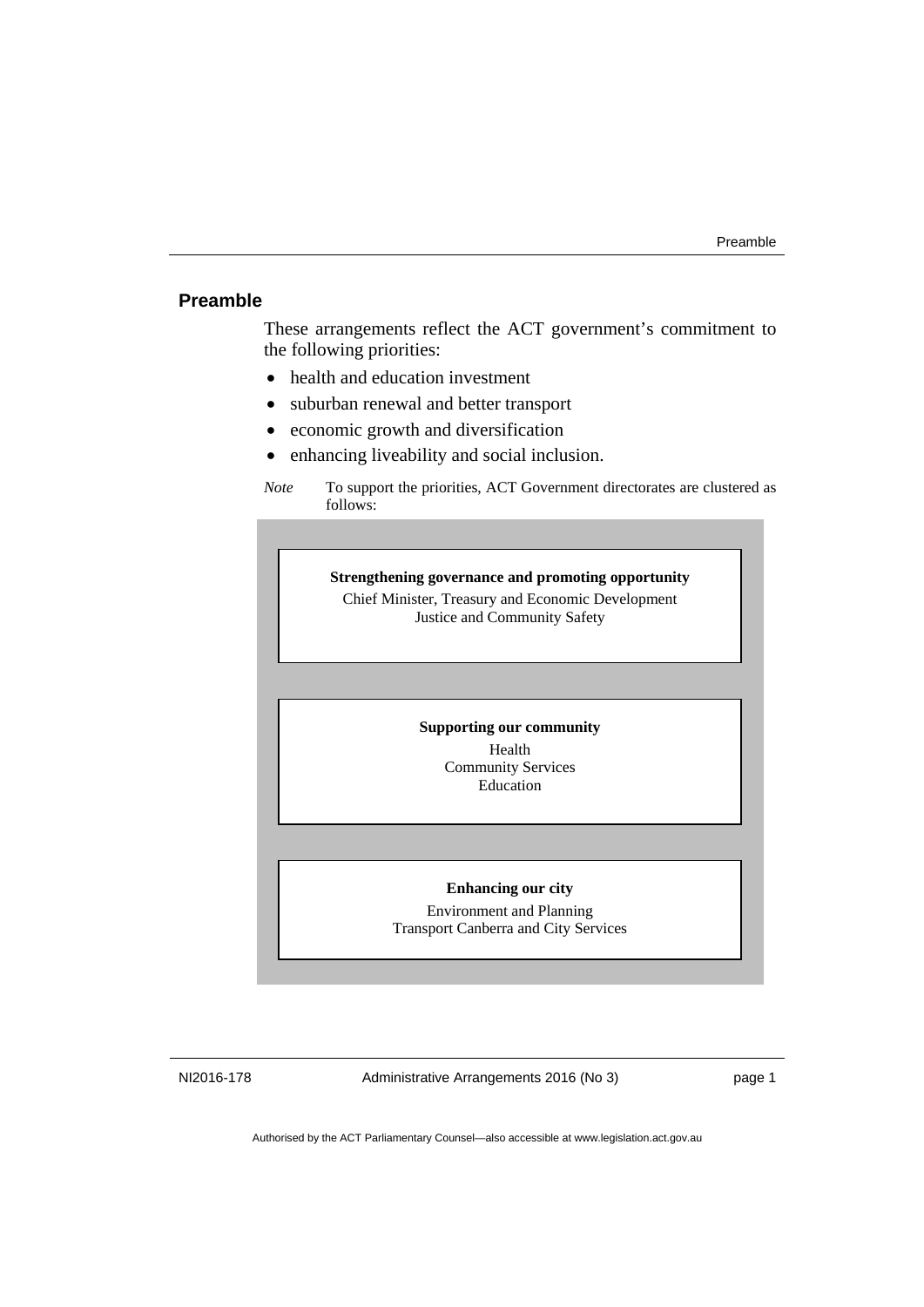#### <span id="page-5-0"></span>**1 Name of arrangements**

These arrangements are the *Administrative Arrangements 2016 (No 3)*.

#### <span id="page-5-1"></span>**2 Commencement**

These arrangements commence on 1 July 2016.

#### <span id="page-5-2"></span>**3 Definitions**

In these arrangements:

*Public Sector Management Act* means the *Public Sector Management Act 1994*.

*Self-Government Act* means the *Australian Capital Territory (Self-Government) Act 1988* (Cwlth).

#### <span id="page-5-3"></span>**4 Ministers—matters allocated**

For the Self-Government Act, section 43 (1), a Minister mentioned in schedule 1, column 1 is allocated responsibility for the following matters relating to the powers of the Executive:

- (a) governing the Territory in relation to the matters mentioned in schedule 1, column 2 opposite the reference to the Minister;
- (b) executing and maintaining the Territory enactments mentioned in schedule 2 under the reference to the Minister;
- (c) exercising the powers of the Executive under the Commonwealth laws mentioned in schedule 2 under the reference to the Minister;
- (d) exercising prerogatives of the Crown for the matters mentioned in paragraphs (a), (b) and (c).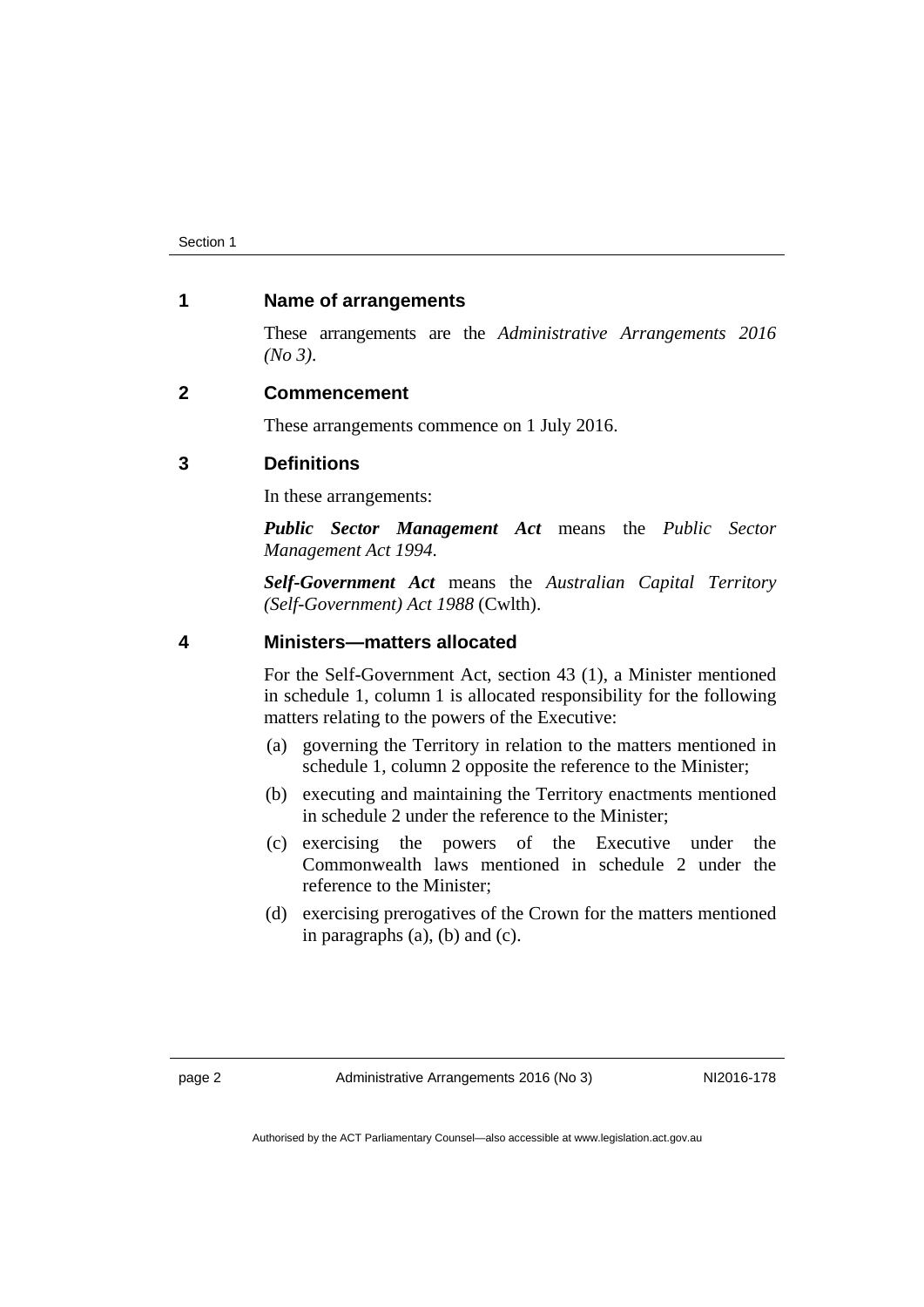#### <span id="page-6-0"></span>**5 Ministers—authority to act for one another**

- (1) For the Self-Government Act, section 43 (2), any Minister is authorised to act on the Chief Minister's behalf or on behalf of another Minister.
- (2) Subsection (1) is subject to the Legislation Act, section 41 (Making of certain statutory instruments by Executive).

#### <span id="page-6-1"></span>**6 Administrative units—constitution and control**

For the Public Sector Management Act, section 13, the administrative units mentioned in schedule 1, column 3 are established.

*Note Establish* includes constitute and continue in existence (see Legislation Act, dict, pt 1).

#### <span id="page-6-2"></span>**7 Administrative units—Ministers responsible and functions**

For the Public Sector Management Act, section 14—

- (a) a Minister mentioned in schedule 1, column 1 is allocated responsibility for the administrative unit or units mentioned in column 3 opposite the reference to the Minister; and
- (b) an administrative unit mentioned in schedule 1, column 3 is allocated responsibility for—
	- (i) the matters mentioned in column 2 opposite the reference to the unit; and
	- (ii) the prerogatives of the Crown for the matters mentioned in subparagraph (i); and
- (c) an administrative unit mentioned in schedule 2 is allocated responsibility for—
	- (i) the Territory enactments mentioned in schedule 2 under the reference to the unit; and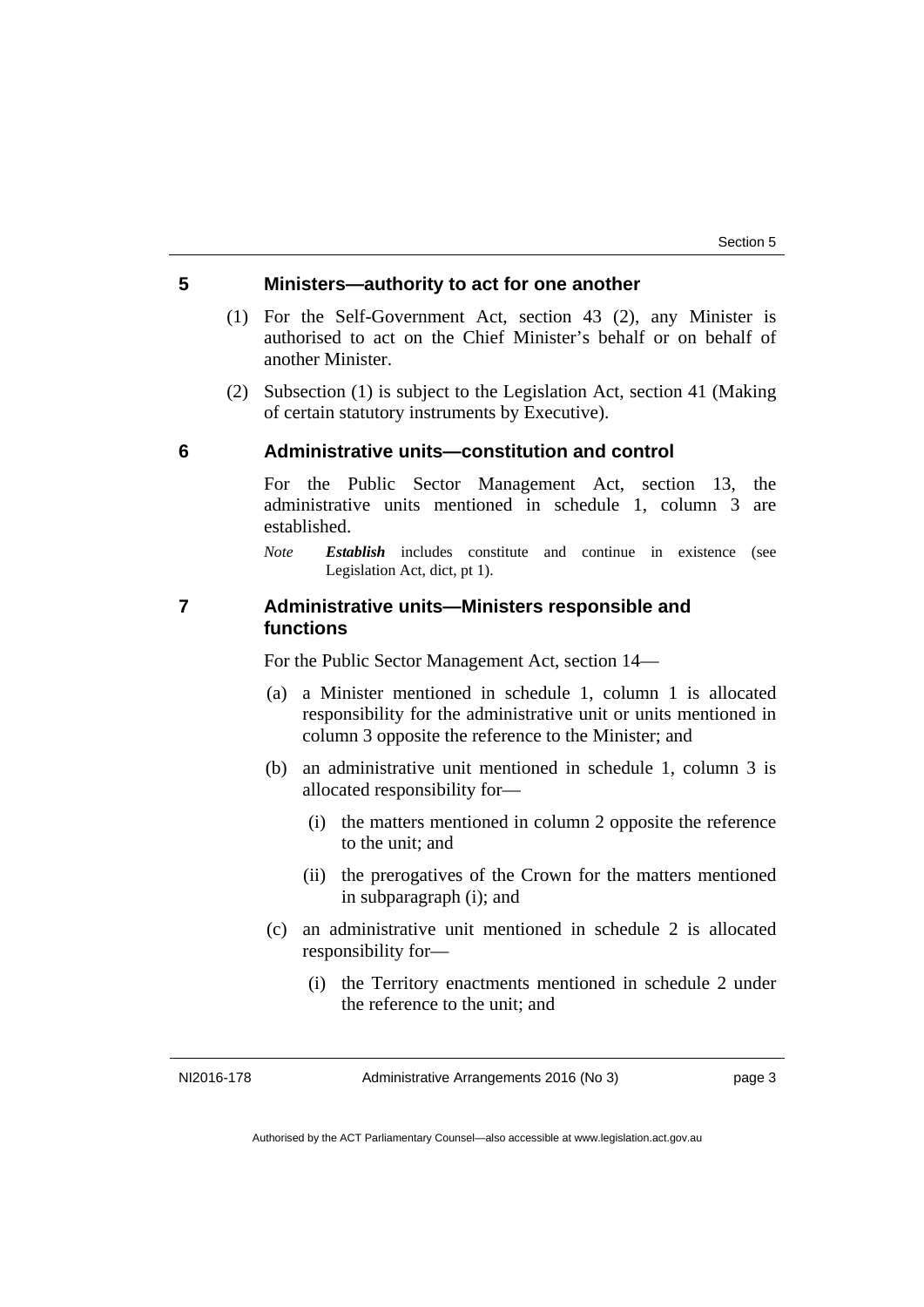Section 8

(ii) powers of the Executive under Commonwealth laws mentioned in schedule 2 under the reference to the unit.

### <span id="page-7-0"></span>**8 Repeal**

The *Administrative Arrangements 2016 (No 2)* (NI2016-80) are repealed.

page 4 Administrative Arrangements 2016 (No 3) NI2016-178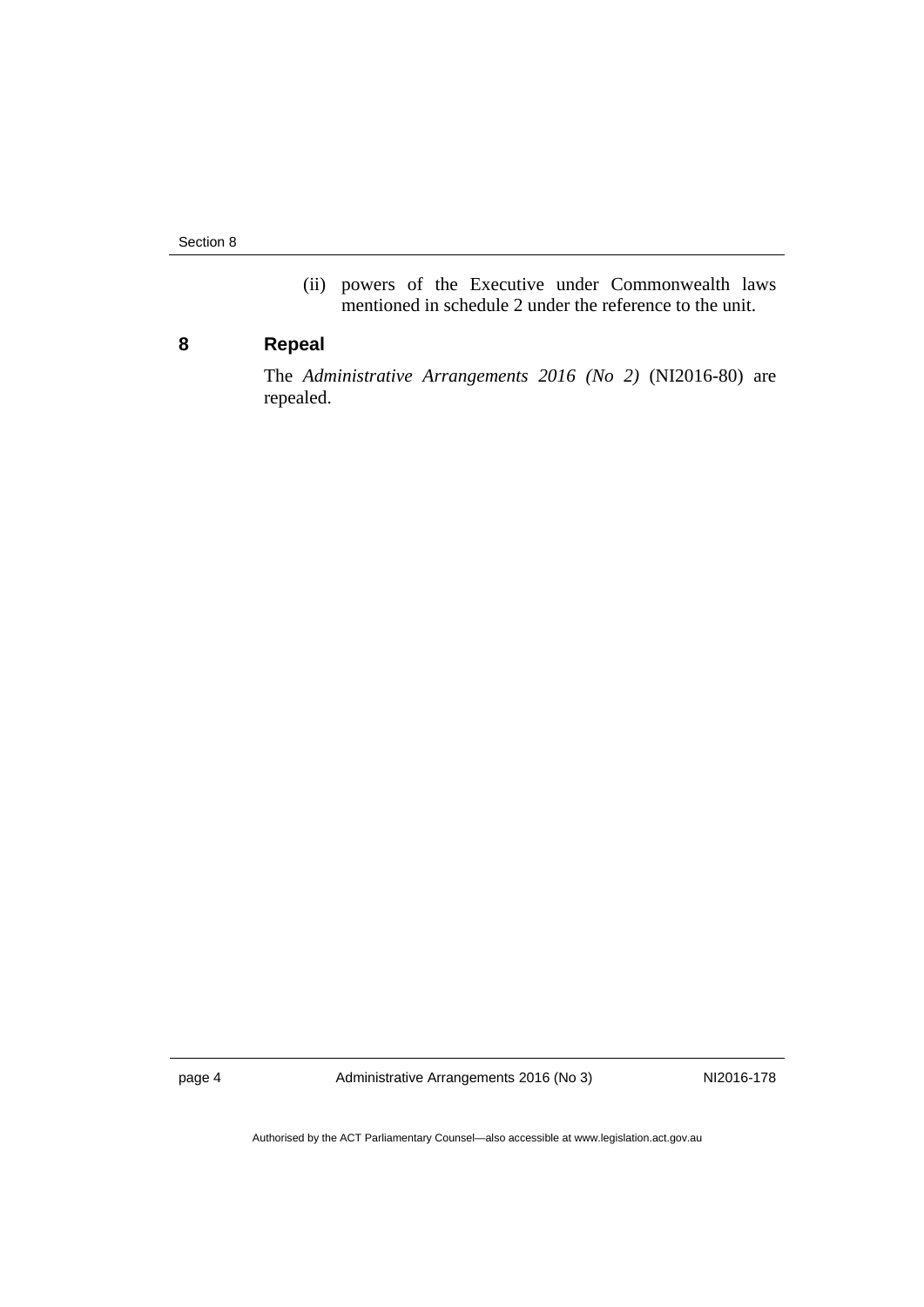## <span id="page-8-0"></span>**Schedule 1 Ministers, administrative units and functions**

(see ss 4-7)

| column 1<br><b>Minister</b>           | column <sub>2</sub><br>matters                                                                                                                                                                                                                                                                                                                                                                                                                                                                                               | column 3<br>administrative unit                                           |
|---------------------------------------|------------------------------------------------------------------------------------------------------------------------------------------------------------------------------------------------------------------------------------------------------------------------------------------------------------------------------------------------------------------------------------------------------------------------------------------------------------------------------------------------------------------------------|---------------------------------------------------------------------------|
| <b>Chief</b><br><b>Minister</b>       | Access to government information<br><b>ACT Public Service</b><br>Audit policy<br>Chief Digital Officer<br>Communication and community engagement<br>Government strategy and policy<br>Intergovernmental relations<br>Regional development<br>Regulatory reform<br><b>Support to Cabinet</b>                                                                                                                                                                                                                                  | Chief Minister,<br>Treasury and<br>Economic<br>Development<br>Directorate |
|                                       | Access Canberra<br>Building, utilities, land and lease regulation*<br>Electricity and natural gas, water and sewerage<br>industry technical regulation*<br>Environment protection and water regulation*<br>Fair trading and registration, inspection and<br>regulatory services (including transport regulation<br>and licensing)*<br>Occupational licensing*<br>Public health protection and regulation (food<br>services)*<br>Public unleased land regulation (permits)*<br>Racing and gaming regulation*<br>WorkSafe ACT* | Chief Minister,<br>Treasury and<br>Economic<br>Development<br>Directorate |
| def <i>relevant matter</i> , par (b)) | * this is a matter relating to Access Canberra (see Public Sector Management Act 1994, s 37A (8),                                                                                                                                                                                                                                                                                                                                                                                                                            |                                                                           |

NI2016-178 Administrative Arrangements 2016 (No 3) page 5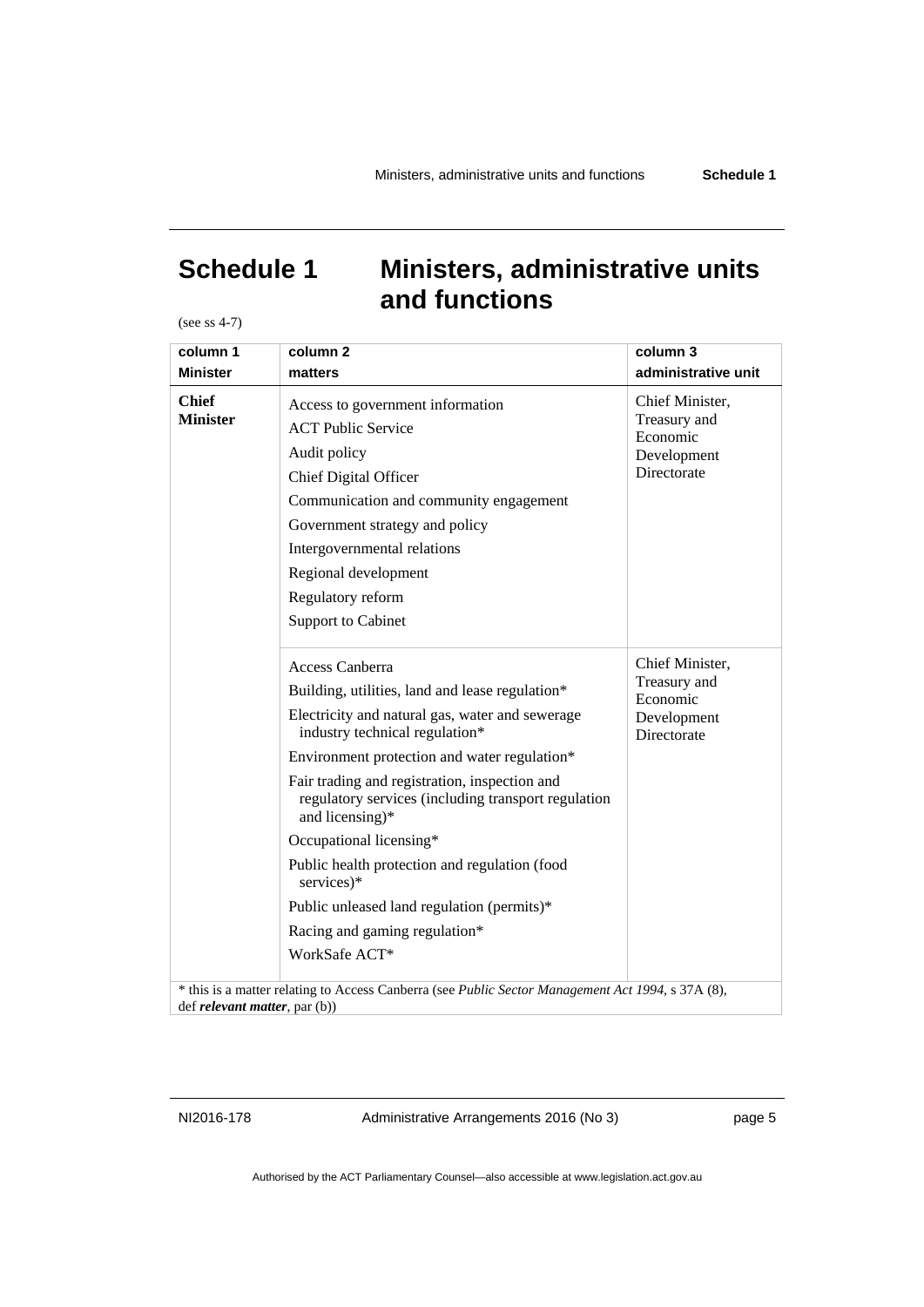| column 1<br><b>Minister</b>                                  | column <sub>2</sub><br>matters                                                                                                                                                                                                                                                                                                                                                                   | column 3<br>administrative unit                                           |
|--------------------------------------------------------------|--------------------------------------------------------------------------------------------------------------------------------------------------------------------------------------------------------------------------------------------------------------------------------------------------------------------------------------------------------------------------------------------------|---------------------------------------------------------------------------|
| <b>Treasurer</b>                                             | <b>ACT</b> Insurance Authority<br>Borrowing, funds management and infrastructure<br>finance<br>Budget process and financial reporting<br>Concessions<br>Fiscal and economic policy including competition<br>Government business enterprises<br>Insurance policy<br>Revenue Office<br>Shared services, including transactional services and<br><b>ICT</b> services<br>Taxation and revenue policy | Chief Minister,<br>Treasury and<br>Economic<br>Development<br>Directorate |
| <b>Minister for</b><br><b>Economic</b><br><b>Development</b> | Capital works and procurement<br>Digital Canberra<br>Government accommodation and property services<br>Innovation, trade and investment<br>Skills and economic development                                                                                                                                                                                                                       | Chief Minister,<br>Treasury and<br>Economic<br>Development<br>Directorate |
| <b>Minister for</b><br><b>Tourism and</b><br><b>Events</b>   | Arboretum<br>Tourism and events (including Territory venues)                                                                                                                                                                                                                                                                                                                                     | Chief Minister,<br>Treasury and<br>Economic<br>Development<br>Directorate |
| <b>Minister for</b><br>Urban<br><b>Renewal</b>               | Infrastructure (Coordinator-General)<br>Land development<br>Land release policy (including the land release<br>program)<br>Major land and property project facilitation<br>Public housing renewal program<br>Urban renewal (Coordinator-General)                                                                                                                                                 | Chief Minister,<br>Treasury and<br>Economic<br>Development<br>Directorate |

page 6 Administrative Arrangements 2016 (No 3) NI2016-178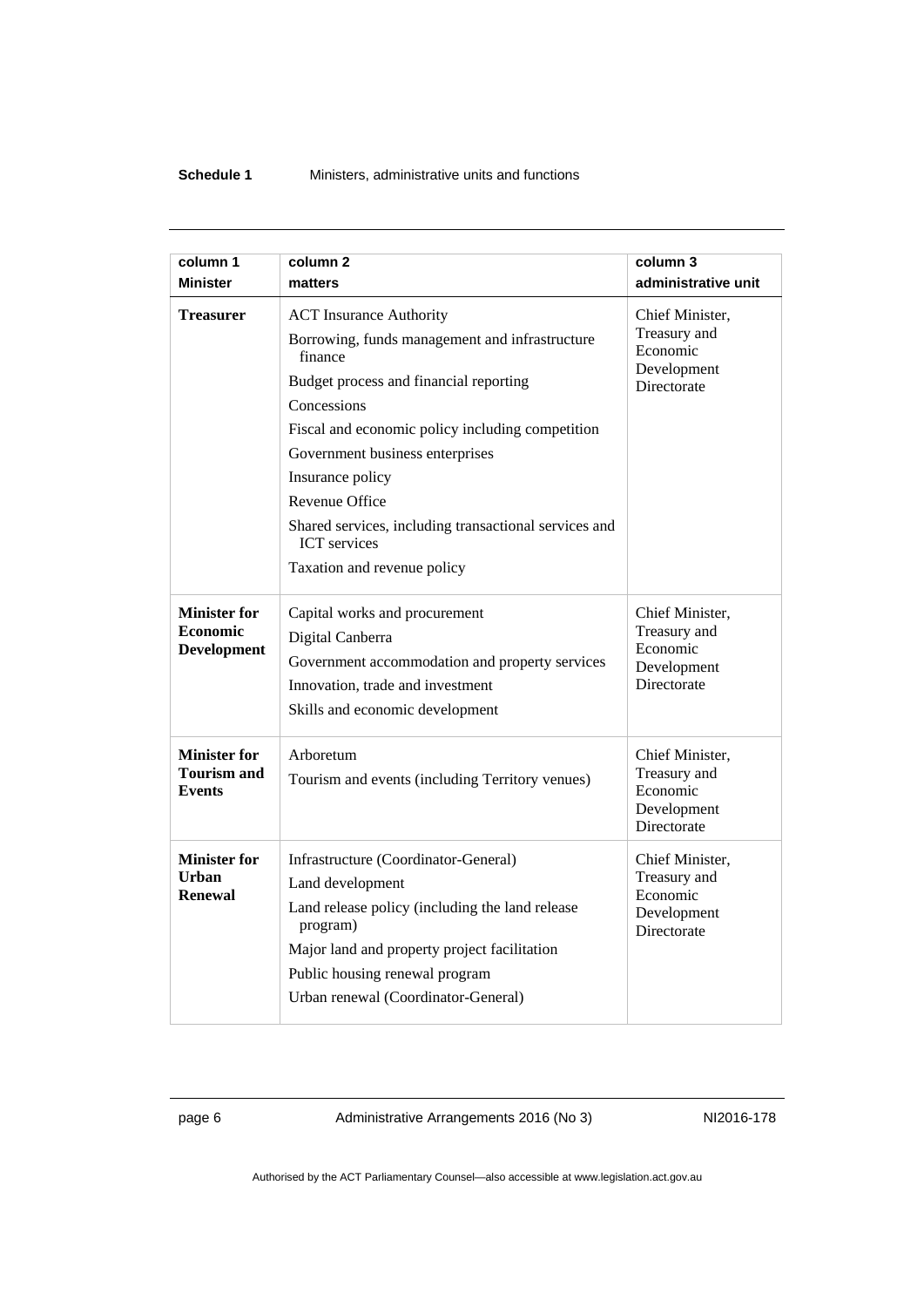| column 1<br><b>Minister</b>                                                      | column <sub>2</sub><br>matters                                                                                                                                                                        | column 3<br>administrative unit                       |
|----------------------------------------------------------------------------------|-------------------------------------------------------------------------------------------------------------------------------------------------------------------------------------------------------|-------------------------------------------------------|
| <b>Attorney-</b><br><b>General</b>                                               | Administration of justice, civil and criminal law and<br>human rights                                                                                                                                 | Justice and<br><b>Community Safety</b>                |
|                                                                                  | Domestic violence (Coordinator-General)                                                                                                                                                               | Directorate                                           |
|                                                                                  | Electoral policy                                                                                                                                                                                      |                                                       |
|                                                                                  | Policy relating to incorporation of associations,<br>registration of civil unions, domestic relationships<br>and parentage                                                                            |                                                       |
|                                                                                  | Policy relating to liquor, security and prostitution                                                                                                                                                  |                                                       |
|                                                                                  | Policy relating to the registration of land titles and<br>tenancies                                                                                                                                   |                                                       |
| <b>Minister for</b>                                                              | Acute health services                                                                                                                                                                                 | <b>Health Directorate</b>                             |
| <b>Health</b>                                                                    | Aged care and rehabilitation services                                                                                                                                                                 |                                                       |
|                                                                                  | Cancer services                                                                                                                                                                                       |                                                       |
|                                                                                  | Child health development                                                                                                                                                                              |                                                       |
|                                                                                  | Health policy                                                                                                                                                                                         |                                                       |
|                                                                                  | Local hospital network                                                                                                                                                                                |                                                       |
|                                                                                  | Mental health services                                                                                                                                                                                |                                                       |
| <b>Minister for</b><br><b>Police and</b><br><b>Emergency</b><br><b>Services</b>  | Emergency services and policing                                                                                                                                                                       | Justice and<br><b>Community Safety</b><br>Directorate |
| <b>Minister</b><br>for the<br><b>Environment</b><br>and Climate<br><b>Change</b> | Climate change policy<br>Energy policy and energy efficiency programs<br>Environment protection policy<br>Support to the Conservator of Flora and Fauna<br>Water policy and water efficiency programs | Environment and<br><b>Planning Directorate</b>        |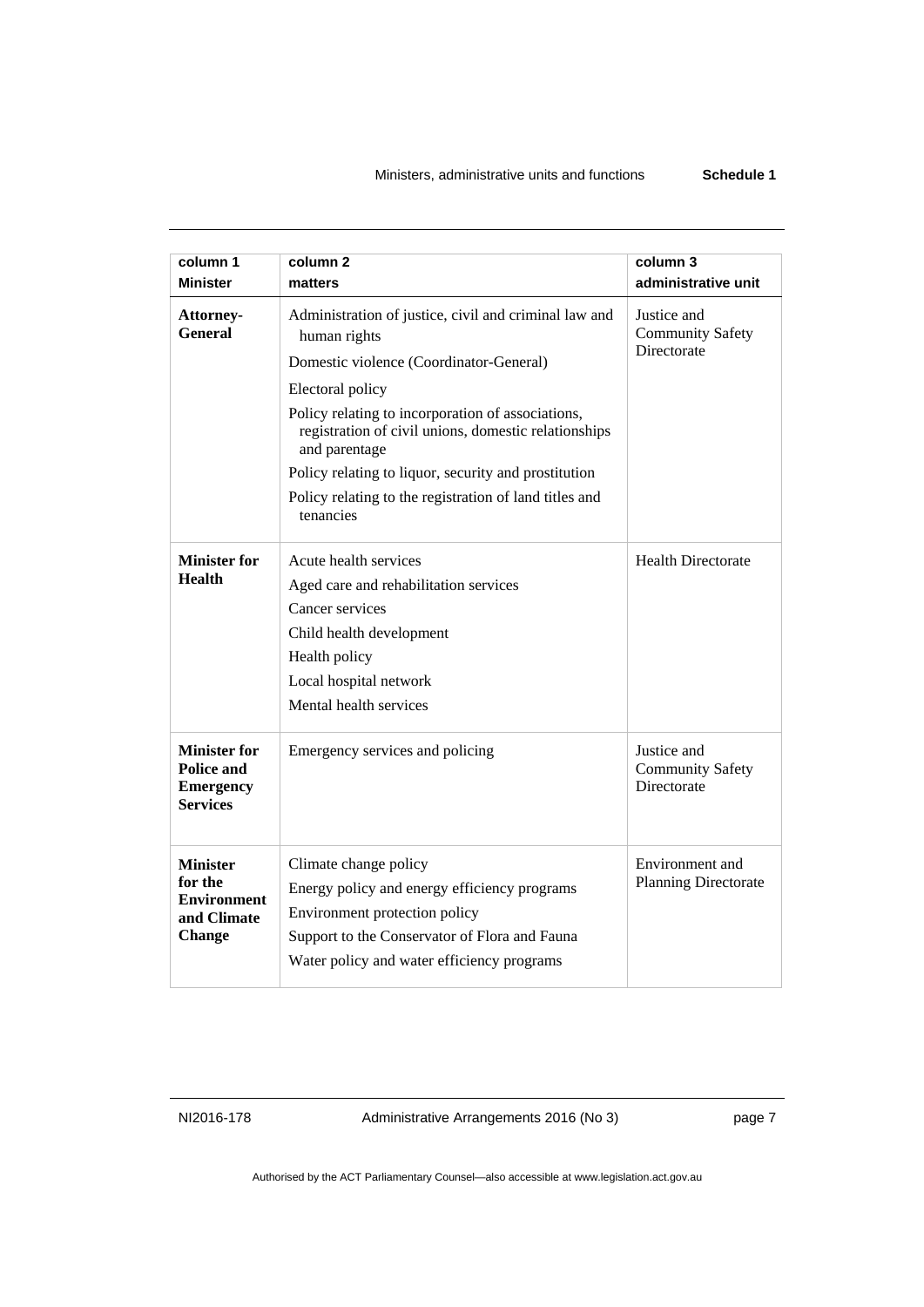#### **Schedule 1** Ministers, administrative units and functions

| column 1                                                                                       | column <sub>2</sub>                                                                                                                                                                                                           | column 3                                                                  |
|------------------------------------------------------------------------------------------------|-------------------------------------------------------------------------------------------------------------------------------------------------------------------------------------------------------------------------------|---------------------------------------------------------------------------|
| <b>Minister</b>                                                                                | matters                                                                                                                                                                                                                       | administrative unit                                                       |
| Minister for<br><b>Planning and</b><br>Land<br><b>Management</b>                               | Government architect<br>Heritage<br>Land management and stewardship<br>Parks and Conservation<br>Planning and development<br>Parking (Coordinator-General)<br>Strategic land use and transport planning<br>Survey and leasing | Environment and<br><b>Planning Directorate</b>                            |
| <b>Minister for</b><br><b>Racing and</b><br>Gaming                                             | Racing and gaming policy                                                                                                                                                                                                      | Chief Minister,<br>Treasury and<br>Economic<br>Development<br>Directorate |
| <b>Minister for</b><br>Workplace<br><b>Safety and</b><br><b>Industrial</b><br><b>Relations</b> | <b>ACT Public Sector workers compensation</b><br>improvement<br>Asbestos (Coordinator-General)<br>Private sector industrial relations and workers<br>compensation<br>Work safety policy                                       | Chief Minister,<br>Treasury and<br>Economic<br>Development<br>Directorate |
| <b>Minister for</b><br><b>Corrections</b>                                                      | Corrective services                                                                                                                                                                                                           | Justice and<br><b>Community Safety</b><br>Directorate                     |
| <b>Minister for</b><br><b>Education</b>                                                        | Childcare services and regulation<br>Education (including early childhood education)<br>Government and non-government schools                                                                                                 | <b>Education Directorate</b>                                              |

page 8 Administrative Arrangements 2016 (No 3) NI2016-178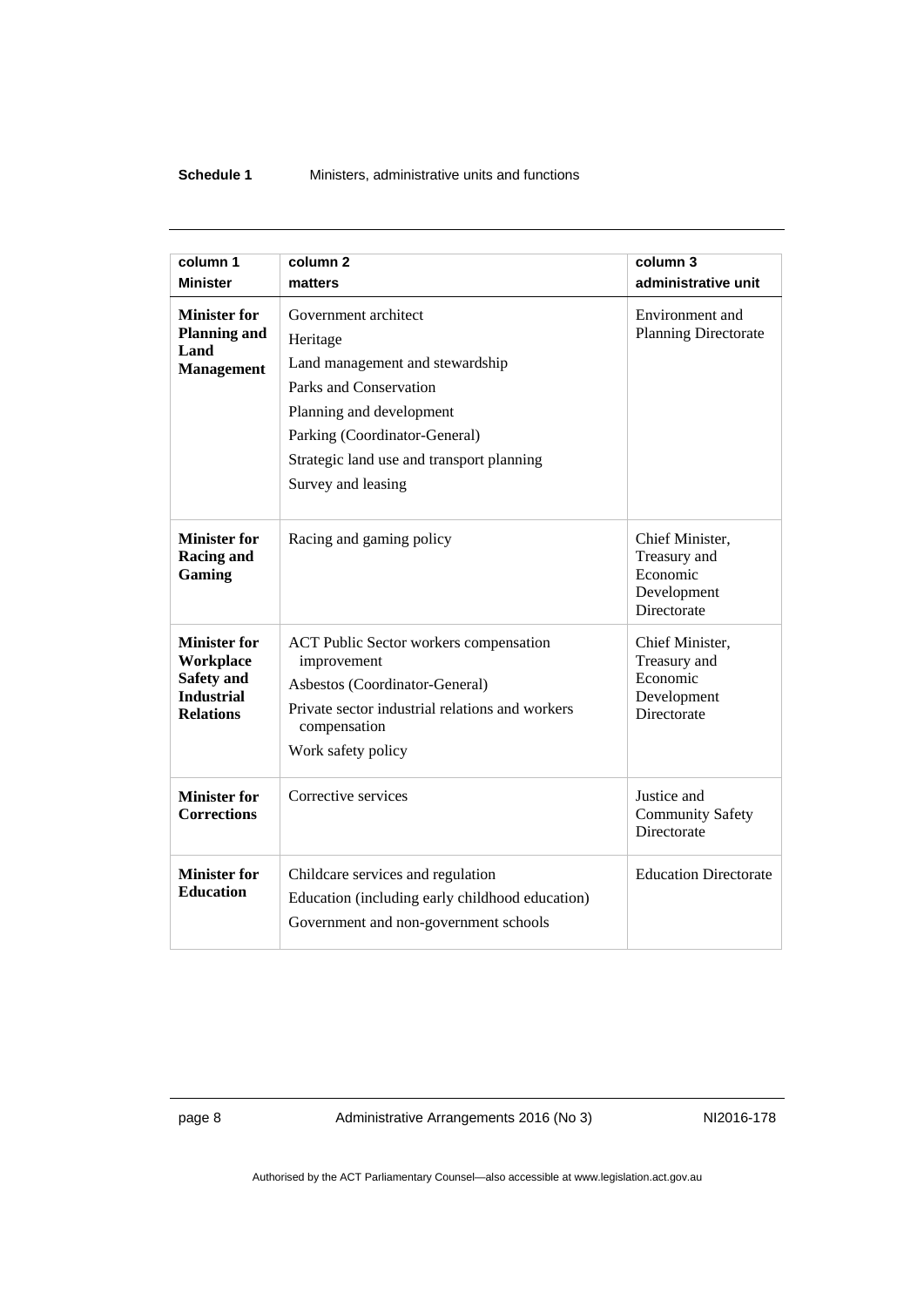| column 1<br><b>Minister</b>                                                    | column <sub>2</sub><br>matters                                                                                                                                             | column 3<br>administrative unit                                           |
|--------------------------------------------------------------------------------|----------------------------------------------------------------------------------------------------------------------------------------------------------------------------|---------------------------------------------------------------------------|
| <b>Minister for</b><br><b>Justice and</b><br><b>Consumer</b><br><b>Affairs</b> | Fair trading policy relating to Australian consumer<br>law, fuel prices and licensing motor vehicle<br>repairers<br>Policy relating to retirement villages, egg labelling, | Justice and<br><b>Community Safety</b><br>Directorate                     |
|                                                                                | sale of goods and uncollected goods                                                                                                                                        |                                                                           |
|                                                                                | Policy relating to the licensing of agents, hawkers,<br>pawnbrokers, motor vehicle dealers, second-hand<br>dealers, x-films                                                |                                                                           |
|                                                                                | Policy relating to the registration of deeds, births,<br>deaths and marriages, charitable collections                                                                      |                                                                           |
| <b>Minister for</b><br><b>Road Safety</b>                                      | Policy relating to transport regulation and safety                                                                                                                         | Justice and<br><b>Community Safety</b><br>Directorate                     |
| <b>Minister for</b>                                                            | <b>Better Services initiative</b>                                                                                                                                          | <b>Community Services</b>                                                 |
| Housing,                                                                       | Community recovery policy and services                                                                                                                                     | Directorate                                                               |
| <b>Community</b><br><b>Services and</b>                                        | Community sector policy and services                                                                                                                                       |                                                                           |
| <b>Social</b>                                                                  | Community sector reform program                                                                                                                                            |                                                                           |
| <b>Inclusion</b>                                                               | Homelessness services                                                                                                                                                      |                                                                           |
|                                                                                | Housing policy and services                                                                                                                                                |                                                                           |
|                                                                                | Housing sector regulation                                                                                                                                                  |                                                                           |
|                                                                                | Human Services Blueprint                                                                                                                                                   |                                                                           |
|                                                                                | Public housing asset management                                                                                                                                            |                                                                           |
|                                                                                | Social inclusion and equality                                                                                                                                              |                                                                           |
| <b>Minister for</b>                                                            | Multicultural affairs policy and services                                                                                                                                  | <b>Community Services</b>                                                 |
| <b>Multicultural</b><br>and Youth<br>Affairs                                   | Youth affairs policy                                                                                                                                                       | Directorate                                                               |
| <b>Minister for</b><br>Sport and<br><b>Recreation</b>                          | Sport and recreation                                                                                                                                                       | Chief Minister,<br>Treasury and<br>Economic<br>Development<br>Directorate |

NI2016-178 Administrative Arrangements 2016 (No 3) page 9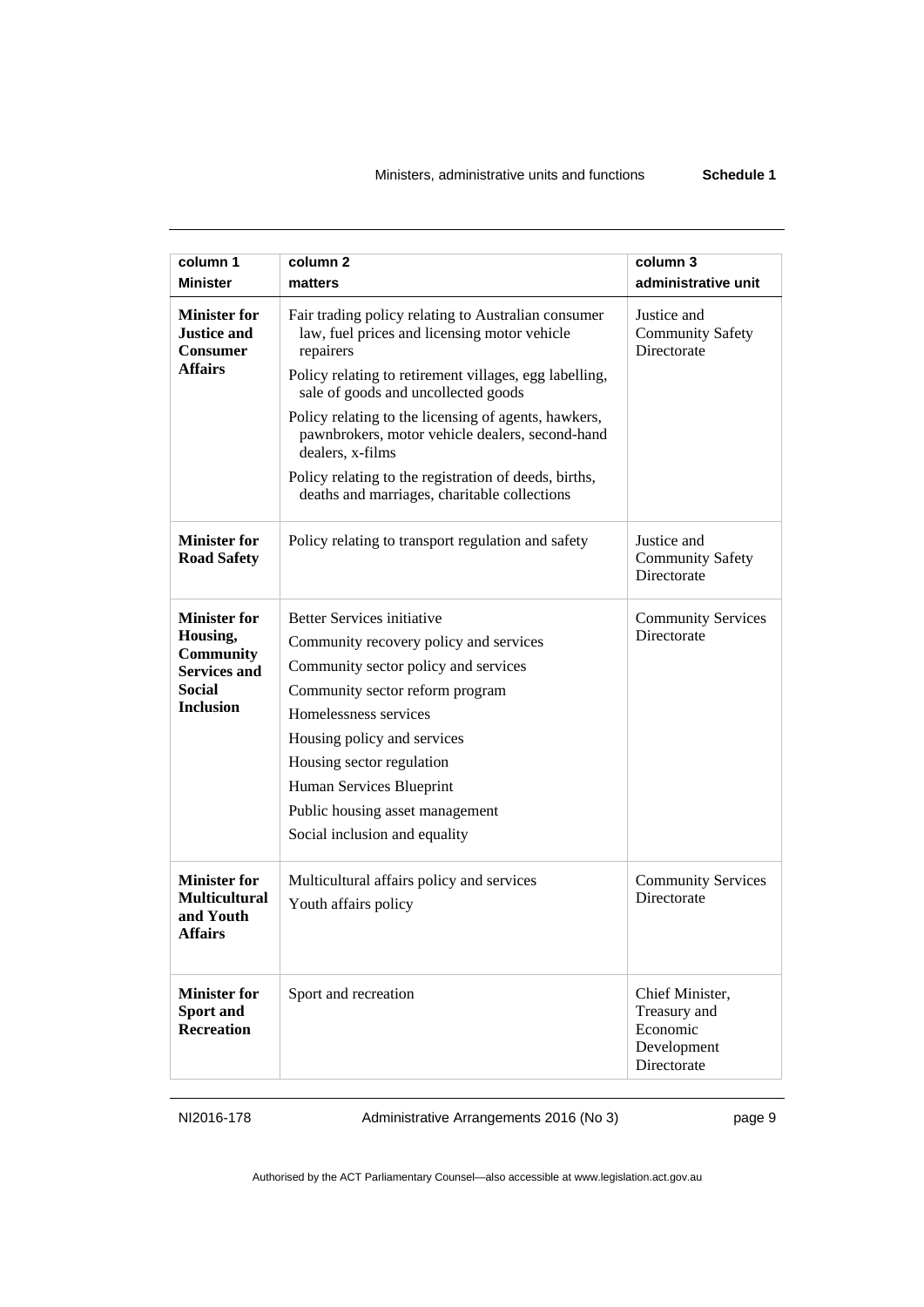#### **Schedule 1** Ministers, administrative units and functions

| column 1                                                                                                     | column <sub>2</sub>                                                                                                                                                                                         | column 3                                                                  |
|--------------------------------------------------------------------------------------------------------------|-------------------------------------------------------------------------------------------------------------------------------------------------------------------------------------------------------------|---------------------------------------------------------------------------|
| <b>Minister</b>                                                                                              | matters                                                                                                                                                                                                     | administrative unit                                                       |
| <b>Minister for</b><br>Women                                                                                 | Women's affairs policy and services                                                                                                                                                                         | <b>Community Services</b><br>Directorate                                  |
| <b>Minister for</b><br><b>Higher</b><br>Education,<br><b>Training and</b><br><b>Research</b>                 | Higher education and research<br><b>State Training Authority</b><br>Vocational education and training                                                                                                       | Chief Minister,<br>Treasury and<br>Economic<br>Development<br>Directorate |
| <b>Minister for</b><br><b>Transport</b><br><b>Canberra</b><br>and City<br><b>Services</b>                    | Active travel (Coordinator-General)<br>Community transport<br>Municipal services<br>Roads ACT<br>Roads (Coordinator-General)<br>Transport Canberra (including ACTION and light<br>rail)<br>Transport reform | <b>Transport Canberra</b><br>and City Services<br>Directorate             |
| <b>Assistant</b><br><b>Minister for</b><br><b>Health</b>                                                     | Community health services<br>Population health<br>Public health protection policy<br>Healthy Weight Initiative                                                                                              | <b>Health Directorate</b><br>Chief Minister,                              |
|                                                                                                              |                                                                                                                                                                                                             | Treasury and<br>Economic<br>Development<br>Directorate                    |
| <b>Minister for</b><br><b>Aboriginal</b><br>and Torres<br><b>Strait</b><br><b>Islander</b><br><b>Affairs</b> | Aboriginal and Torres Strait Islander affairs policy<br>and services<br>Aboriginal and Torres Strait Islander Elected Body<br>secretariat                                                                   | <b>Community Services</b><br>Directorate                                  |

page 10 Administrative Arrangements 2016 (No 3) NI2016-178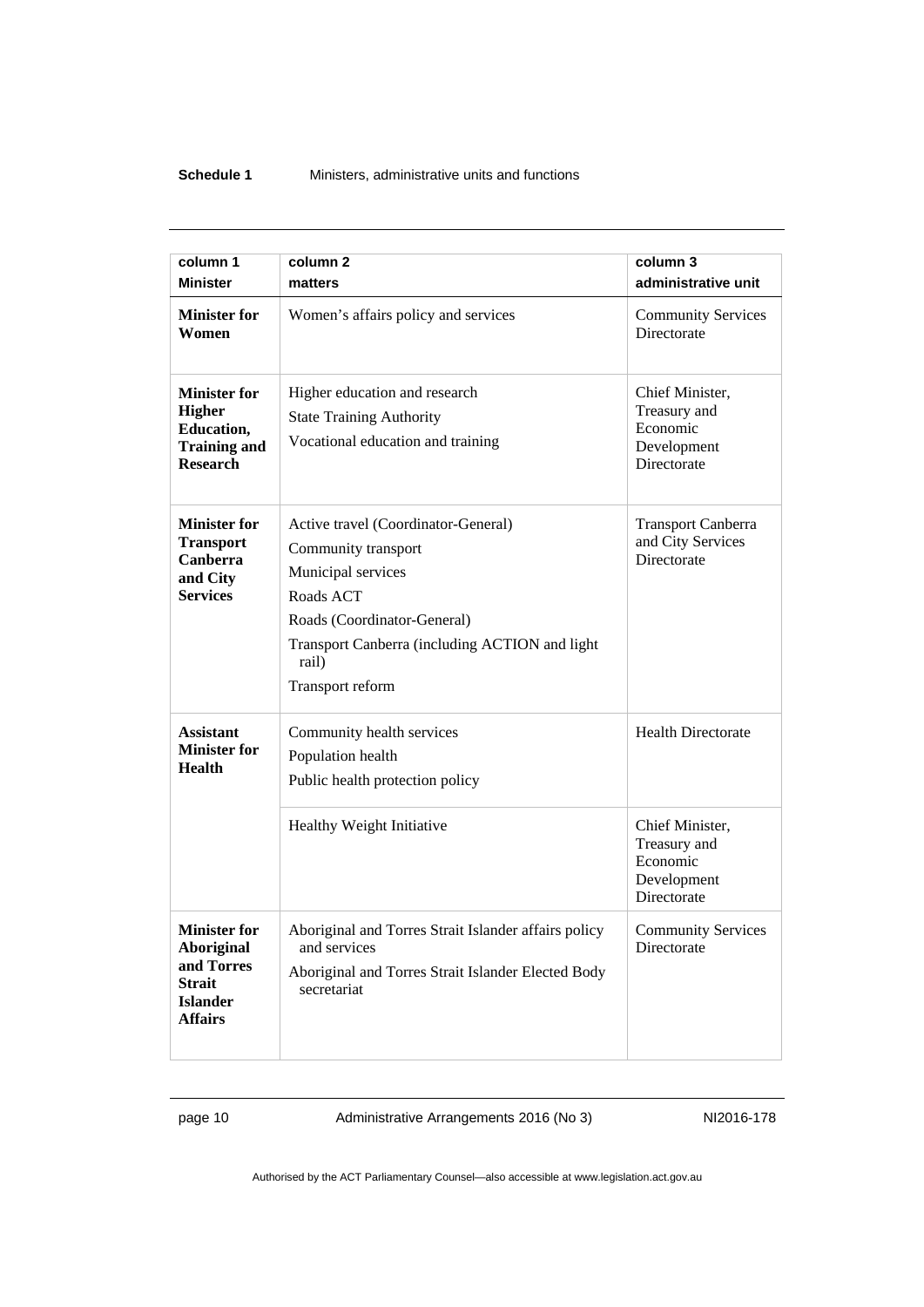#### Ministers, administrative units and functions **Schedule 1**

| column 1<br><b>Minister</b>                                            | column <sub>2</sub><br>matters                                                                                                                    | column 3<br>administrative unit                                                  |
|------------------------------------------------------------------------|---------------------------------------------------------------------------------------------------------------------------------------------------|----------------------------------------------------------------------------------|
| <b>Minister for</b><br>Children and<br><b>Young People</b>             | Children, young people and family policy and<br>services<br>Children and young people protection (including<br>youth justice) policy and services | <b>Community Services</b><br><b>Directorate</b>                                  |
| <b>Minister for</b><br><b>Disability</b>                               | Disability policy<br>Disability reform and services<br>Therapy services                                                                           | <b>Community Services</b><br><b>Directorate</b>                                  |
| <b>Minister for</b><br><b>Small</b><br><b>Business and</b><br>the Arts | Art and cultural policy and services<br>Small business                                                                                            | Chief Minister,<br>Treasury and<br>Economic<br>Development<br><b>Directorate</b> |
| <b>Minister for</b><br><b>Veterans</b> and<br><b>Seniors</b>           | Seniors and ageing policy<br>Veterans                                                                                                             | <b>Community Services</b><br><b>Directorate</b>                                  |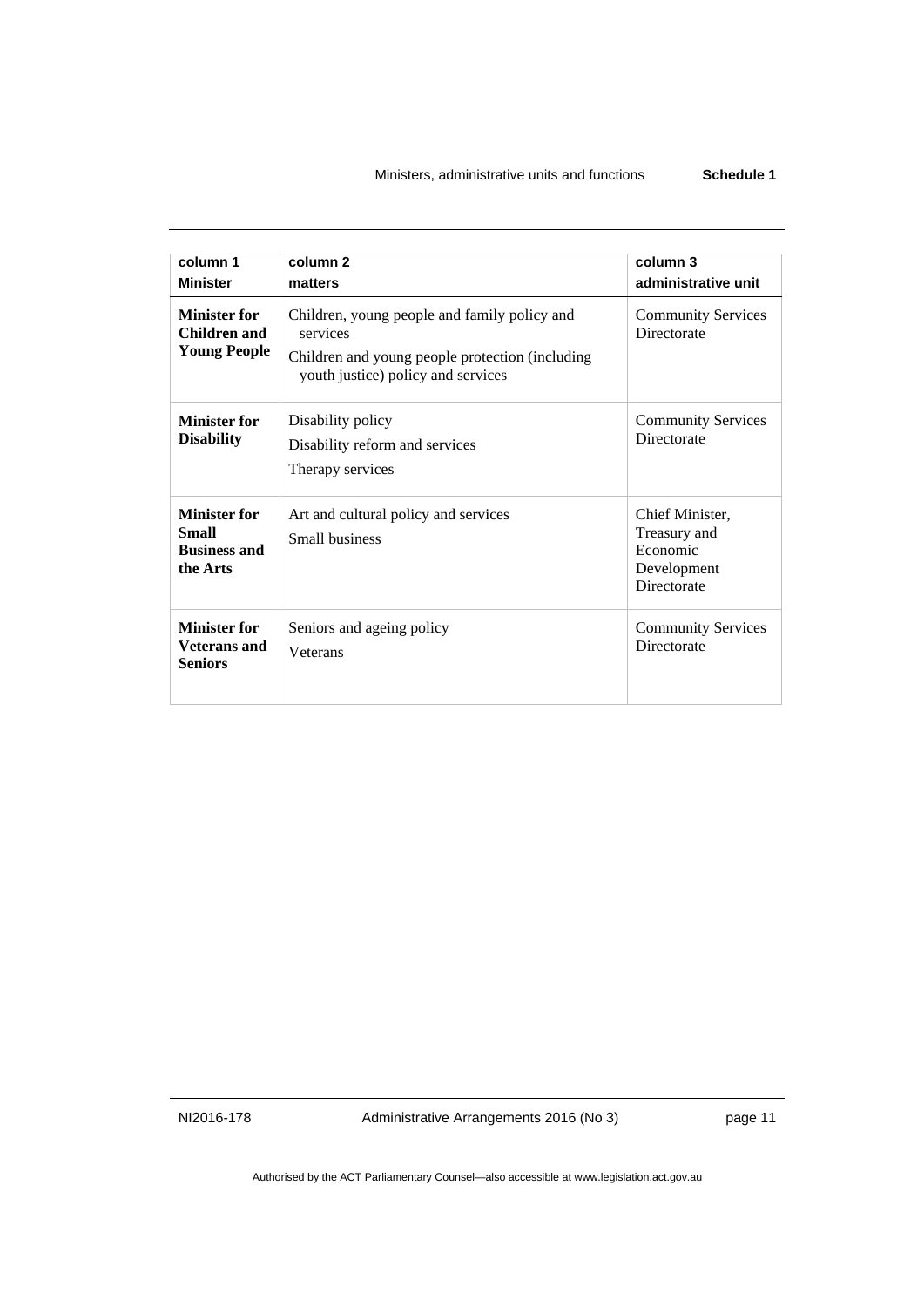### <span id="page-15-0"></span>**Schedule 2 Enactments**

(see s 4-7)

### <span id="page-15-1"></span>**Part 2.1 Chief Minister, Treasury and Economic Development Directorate**

#### **Chief Minister**

Annual Reports (Government Agencies) Act 2004

Auditor-General Act 1996

Australian Capital Territory (Ministers) Act 2013 Australian Capital Territory (Self-Government) Act 1988 (Cwlth)

City of Canberra Arms Act 1932

Government Agencies (Campaign Advertising) Act 2009

Inquiries Act 1991

Legislative Assembly (Broadcasting) Act 2001

Legislative Assembly (Members' Staff) Act 1989

Legislative Assembly (Office of the Legislative Assembly) Act 2012

Legislative Assembly Precincts Act 2001

Ombudsman Act 1989

Public Interest Disclosure Act 2012

Public Sector Management Act 1994

Remuneration Tribunal Act 1995

Royal Commissions Act 1991

Territory Records Act 2002

#### **Minister for Economic Development**

Government Procurement Act 2001

Mutual Recognition (Australian Capital Territory) Act 1992

Trans-Tasman Mutual Recognition Act 1997

page 12 Administrative Arrangements 2016 (No 3) NI2016-178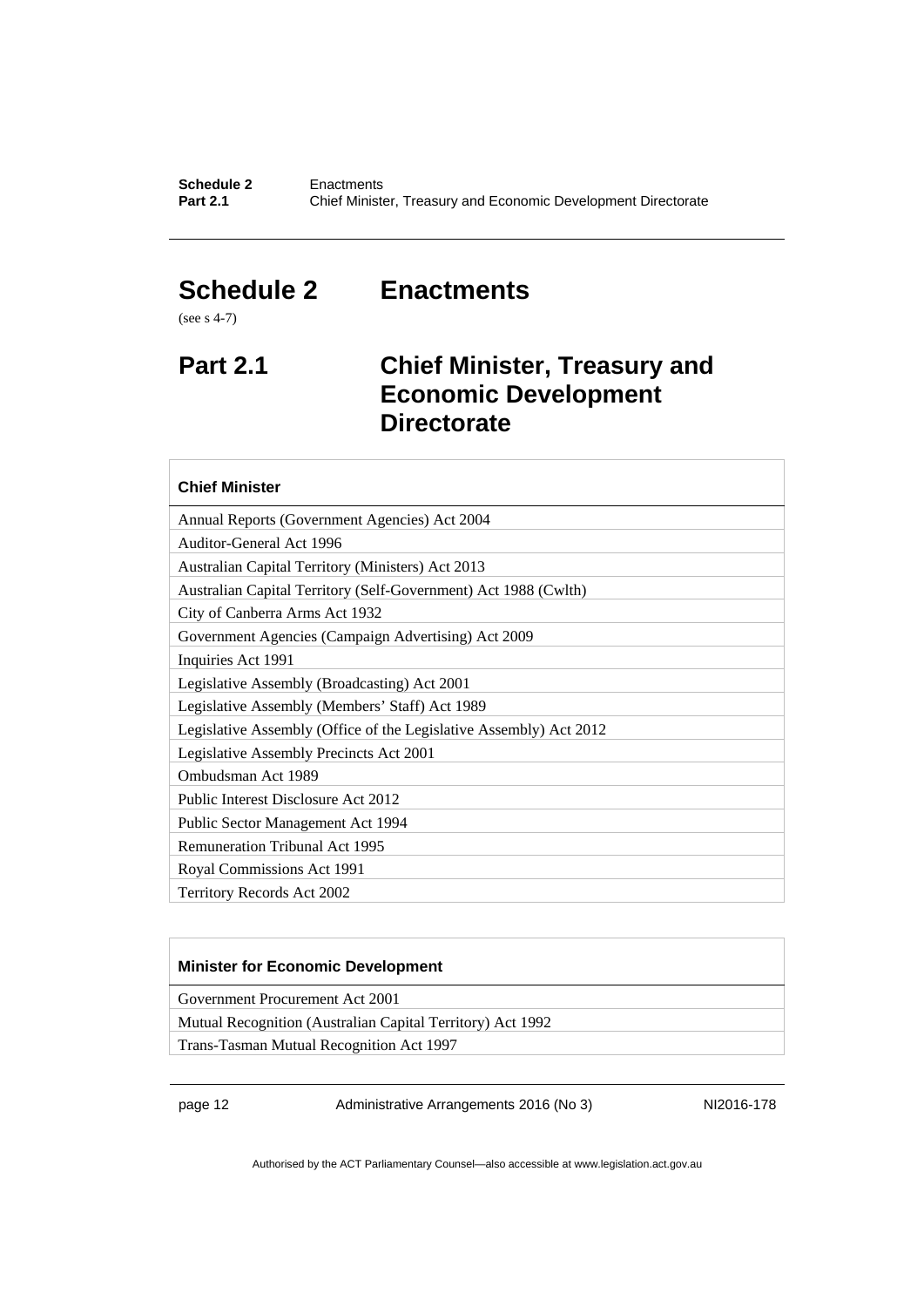#### **Minister for Urban Renewal**

Planning and Development Act 2007, chapter 4

#### **Minister for Small Business and the Arts**

Cultural Facilities Corporation Act 1997

#### **Minister for Sport and Recreation**

Boxing Control Act 1993

Drugs in Sport Act 1999

Nudity Act 1976

Public Bathing Act 1956

Public Pools Act 2015

| <b>Minister for Racing and Gaming</b> |
|---------------------------------------|
| Casino Control Act 2006               |
| Gambling and Racing Control Act 1999  |
| Gaming Machine Act 2004               |
| Interactive Gambling Act 1998         |
| Lotteries Act 1964                    |
| Pool Betting Act 1964                 |
| Race and Sports Bookmaking Act 2001   |
| Racing Act 1999                       |
| Totalisator Act 2014                  |
| Unlawful Gambling Act 2009            |

NI2016-178 Administrative Arrangements 2016 (No 3) page 13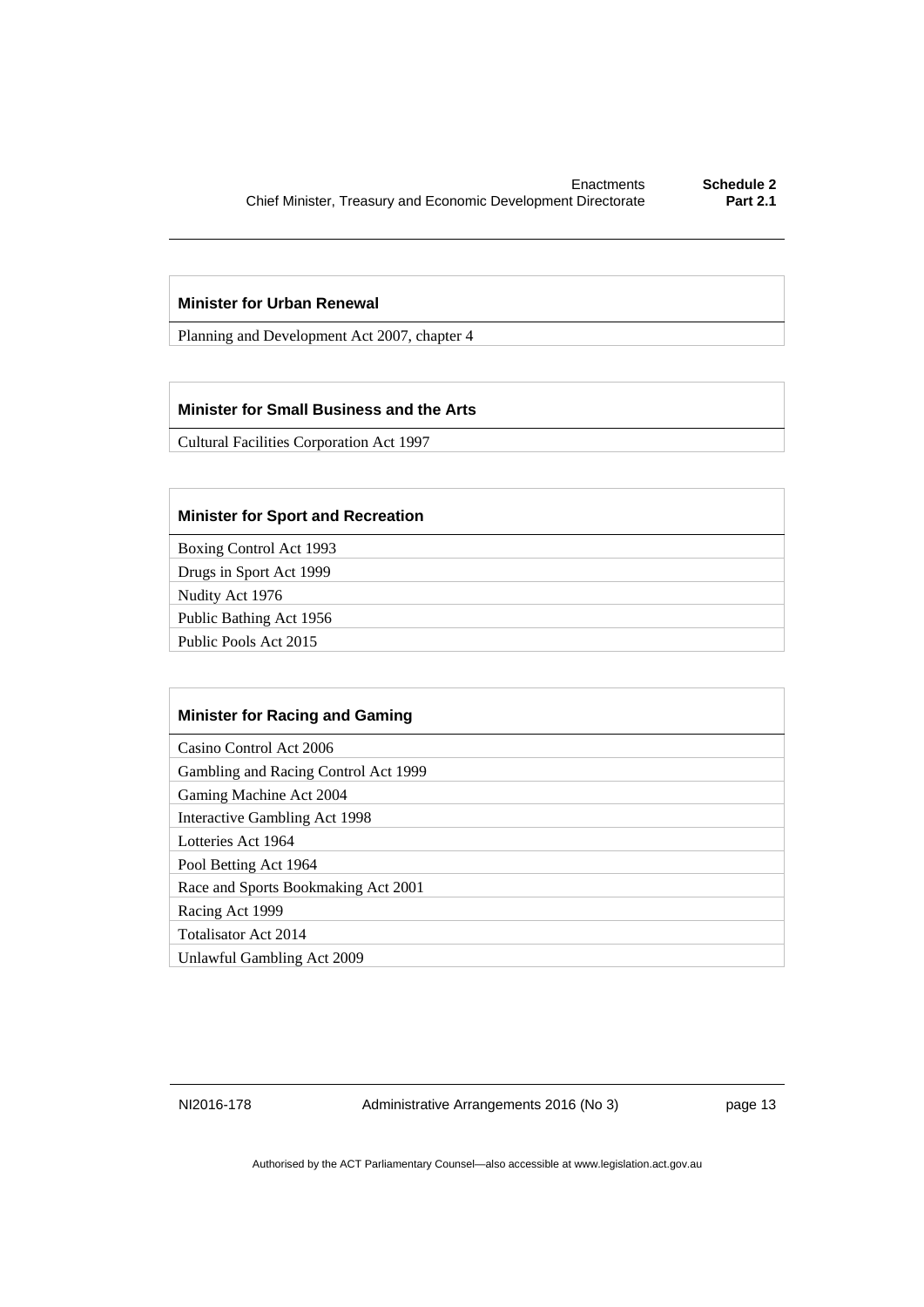#### **Schedule 2 Enactments**<br>**Part 2.1 Chief Ministe Part 2.1** Chief Minister, Treasury and Economic Development Directorate

#### **Minister for Higher Education, Training and Research**

Building and Construction Industry Training Levy Act 1999

Canberra Institute of Technology Act 1987

Training and Tertiary Education Act 2003, except section 26

University of Canberra Act 1989

| <b>Treasurer</b>                                                                                   |
|----------------------------------------------------------------------------------------------------|
| <b>ACTEW/AGL Partnership Facilitation Act 2000</b>                                                 |
| <b>Appropriation Acts</b>                                                                          |
| Competition Policy Reform Act 1996                                                                 |
| Duties Act 1999                                                                                    |
| Election Commitments Costing Act 2012                                                              |
| Emergencies Act 2004, schedule 1                                                                   |
| Financial Agreement Act 1994                                                                       |
| Financial Management Act 1996                                                                      |
| Financial Sector Reform (ACT) Act 1999                                                             |
| First Home Owner Grant Act 2000                                                                    |
| Independent Competition and Regulatory Commission Act 1997                                         |
| Independent Competition and Regulatory Commission (Water and Sewerage Price Direction)<br>Act 2014 |
| Insurance Authority Act 2005                                                                       |
| Land Rent Act 2008                                                                                 |
| Land Tax Act 2004                                                                                  |
| Legislation Act 2001, chapter 5                                                                    |
| Legislative Assembly (Members' Superannuation) Act 1991                                            |
| Lifetime Care and Support (Catastrophic Injuries) Act 2014                                         |
| Motor Sport (Public Safety) Act 2006                                                               |
| Payroll Tax Act 2011                                                                               |
| Rates Act 2004                                                                                     |
| Road Transport (Third-Party Insurance) Act 2008                                                    |
| <b>Taxation Administration Act 1999</b>                                                            |

page 14 Administrative Arrangements 2016 (No 3) NI2016-178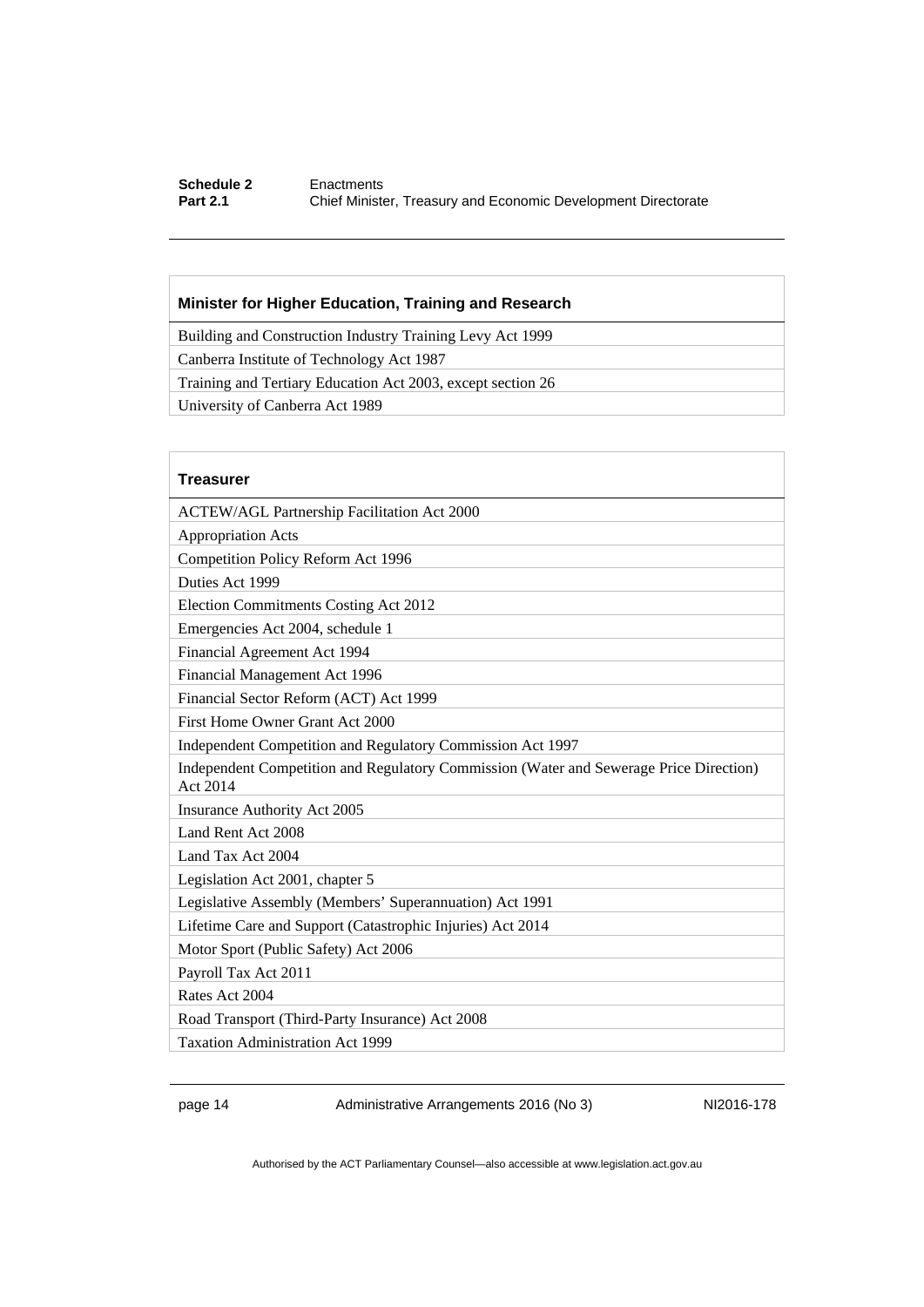#### **Treasurer**

Taxation (Government Business Enterprises) Act 2003

Territory-owned Corporations Act 1990

Territory Superannuation Provision Protection Act 2000

Utilities Act 2000, part 3A

Utilities (Network Facilities Tax) Act 2006

#### **Minister for Workplace Safety and Industrial Relations**

Dangerous Goods (Road Transport) Act 2009

Dangerous Substances Act 2004

Holidays Act 1958

Long Service Leave Act 1976

Long Service Leave (Portable Schemes) Act 2009

Machinery Act 1949

Scaffolding and Lifts Act 1912

Standard Time and Summer Time Act 1972

Workers Compensation Act 1951

Work Health and Safety Act 2011

Workplace Privacy Act 2011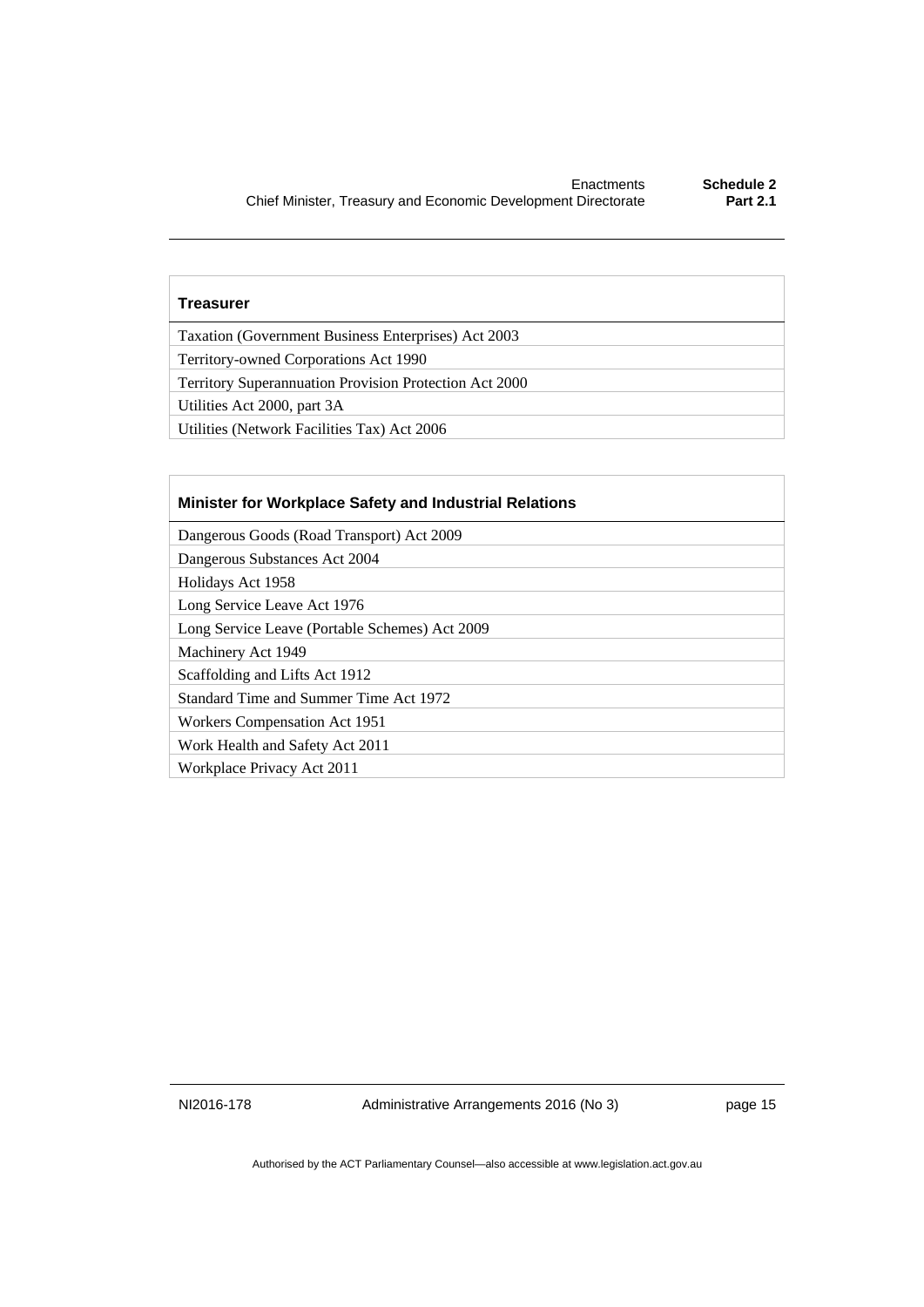**Schedule 2 Enactments**<br>**Part 2.2 Health Direct Health Directorate** 

### <span id="page-19-0"></span>**Part 2.2 Health Directorate**

#### **Minister for Health**

Blood Donation (Transmittable Diseases) Act 1985

Health Act 1993

Health (National Health Funding Pool and Administration) Act 2013

Health Practitioner Regulation National Law (ACT) Act 2010

Health Professionals (Special Events Exemptions) Act 2000

Health Records (Privacy and Access) Act 1997

Human Cloning and Embryo Research Act 2004

Intoxicated People (Care and Protection) Act 1994

Mental Health Act 2015, except pt 7.2, chapters 10 and 11 and sections 267, 268 and 269

#### **Assistant Minister for Health**

Drugs of Dependence Act 1989

Epidemiological Studies (Confidentiality) Act 1992

Food Act 2001

Gene Technology Act 2003

Gene Technology (GM Crop Moratorium) Act 2004 Medicines, Poisons and Therapeutic Goods Act 2008

Public Health Act 1997

Radiation Protection Act 2006

Smoke-Free Public Places Act 2003

Smoking in Cars with Children (Prohibition) Act 2011

Supervised Injecting Place Trial Act 1999, except sections 7, 8 and 13

Tobacco Act 1927

Transplantation and Anatomy Act 1978

page 16 Administrative Arrangements 2016 (No 3) NI2016-178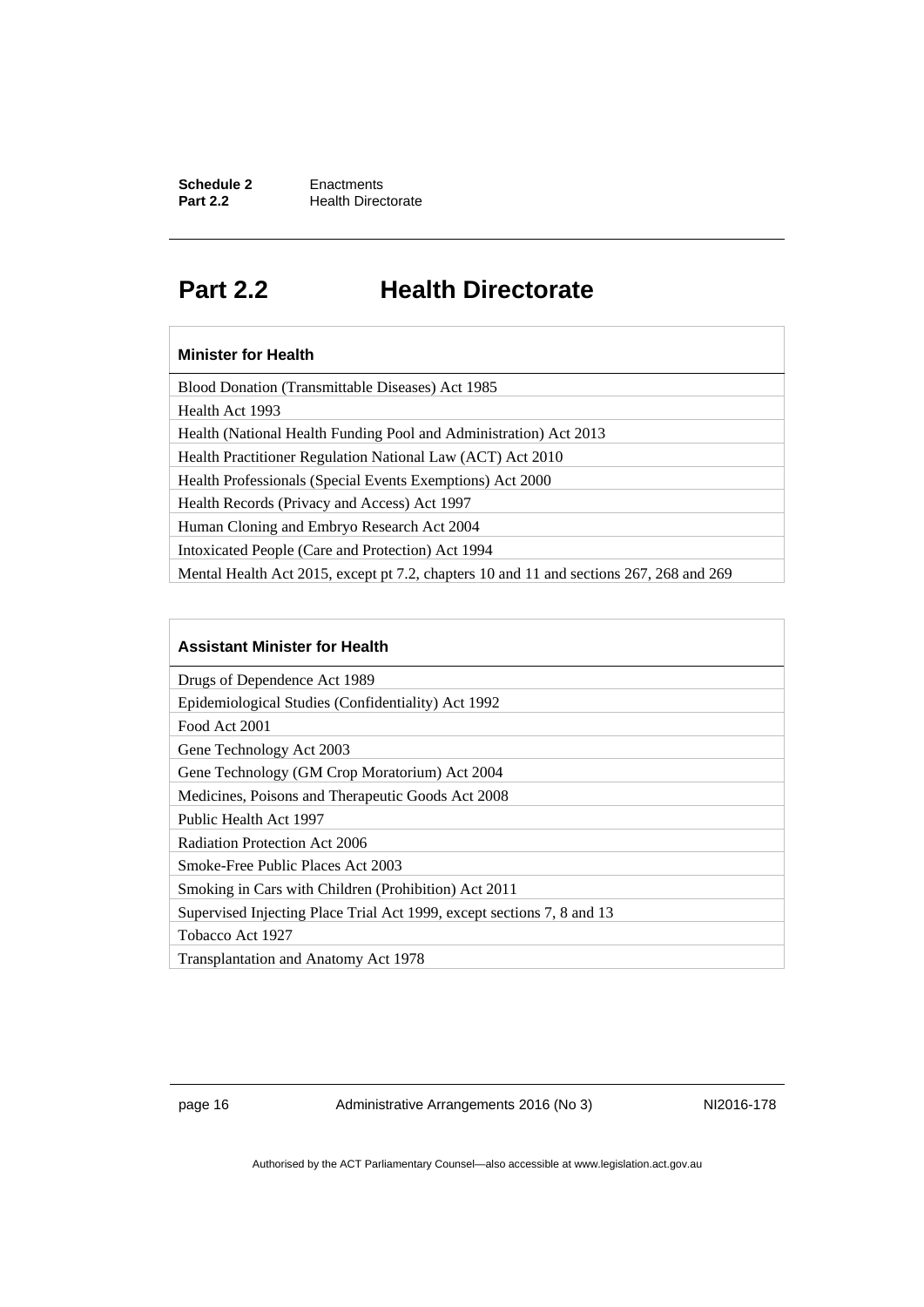### <span id="page-20-0"></span>**Part 2.3 Education Directorate**

#### **Minister for Education**

ACT Teacher Quality Institute Act 2010

Board of Senior Secondary Studies Act 1997

Children and Young People Act 2008, chapter 20

Education Act 2004

Education and Care Services National Law (ACT) Act 2011

Training and Tertiary Education Act 2003, section 26

NI2016-178 Administrative Arrangements 2016 (No 3) page 17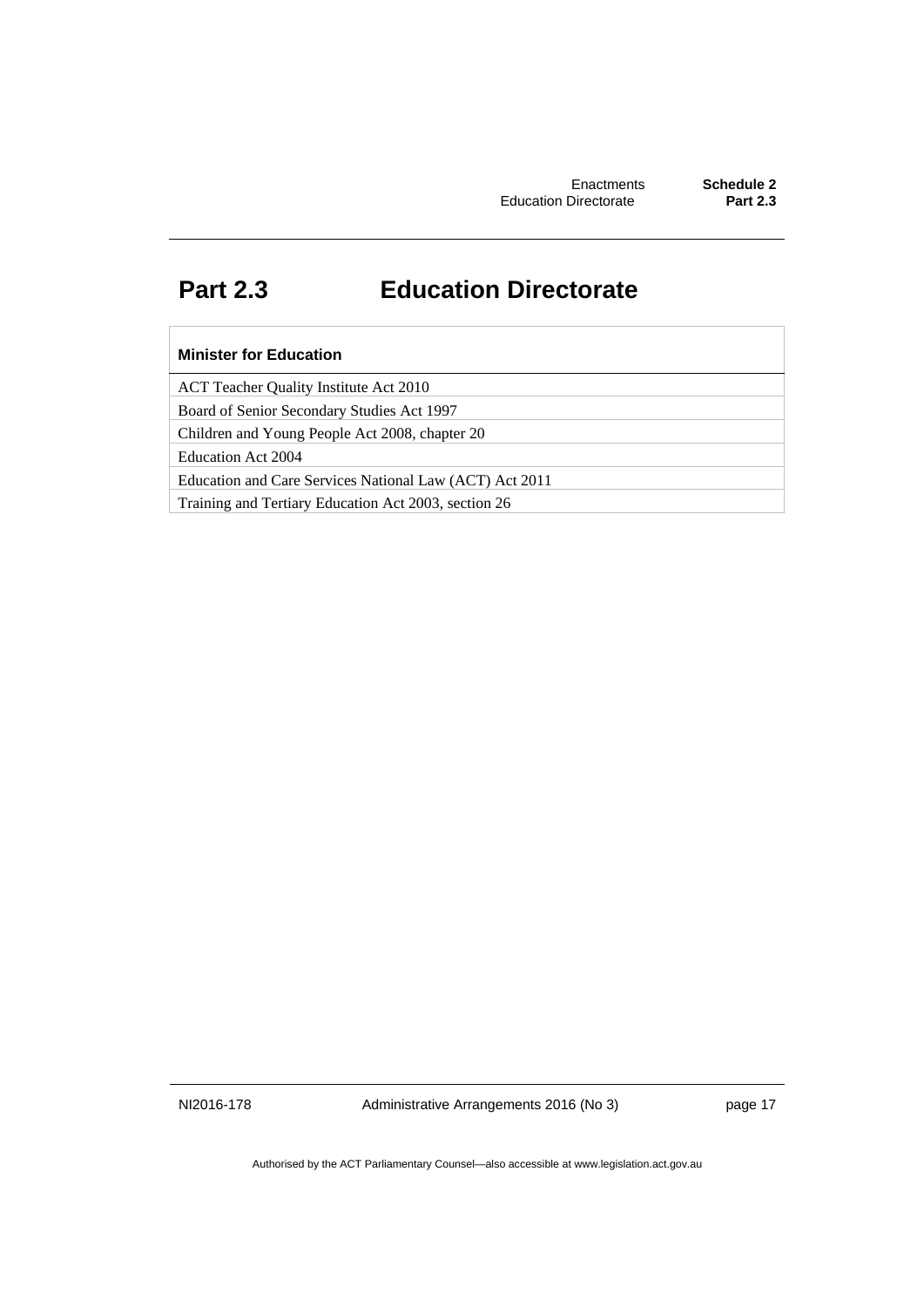### <span id="page-21-0"></span>**Part 2.4 Justice and Community Safety Directorate**

| <b>Attorney-General</b>                                      |
|--------------------------------------------------------------|
| ACT Civil and Administrative Tribunal Act 2008               |
| Act of Settlement 1700 12 & 13 Will 3 c 2                    |
| Administration and Probate Act 1929                          |
| Administrative Decisions (Judicial Review) Act 1989          |
| Age of Majority Act 1974                                     |
| Anglican Church of Australia Constitution Act 1961           |
| Anglican Church of Australia Constitutions Act 1902          |
| Anglican Church of Australia Trust Property Act 1917         |
| Anglican Church of Australia Trust Property Act 1928         |
| Associations Incorporation Act 1991                          |
| Australian-American Educational Foundation Act 1966          |
| Australian Capital Territory (Legislative Assembly) Act 2014 |
| Australian Crime Commission (ACT) Act 2003                   |
| Bail Act 1992                                                |
| Bill of Rights 1688 1 Will & Mary sess 2 c 2                 |
| Civil Law (Property) Act 2006                                |
| Civil Law (Sale of Residential Property) Act 2003            |
| Civil Law (Wrongs) Act 2002                                  |
| Civil Unions Act 2012                                        |
| <b>Commercial Arbitration Act 1986</b>                       |
| <b>Common Boundaries Act 1981</b>                            |
| Confiscation of Criminal Assets Act 2003                     |
| Coroners Act 1997                                            |
| <b>Court Procedures Act 2004</b>                             |
| Crime Prevention Powers Act 1998                             |
| Crimes Act 1900                                              |
| Crimes (Assumed Identities) Act 2009                         |
| Crimes (Child Sex Offenders) Act 2005                        |

page 18 Administrative Arrangements 2016 (No 3) NI2016-178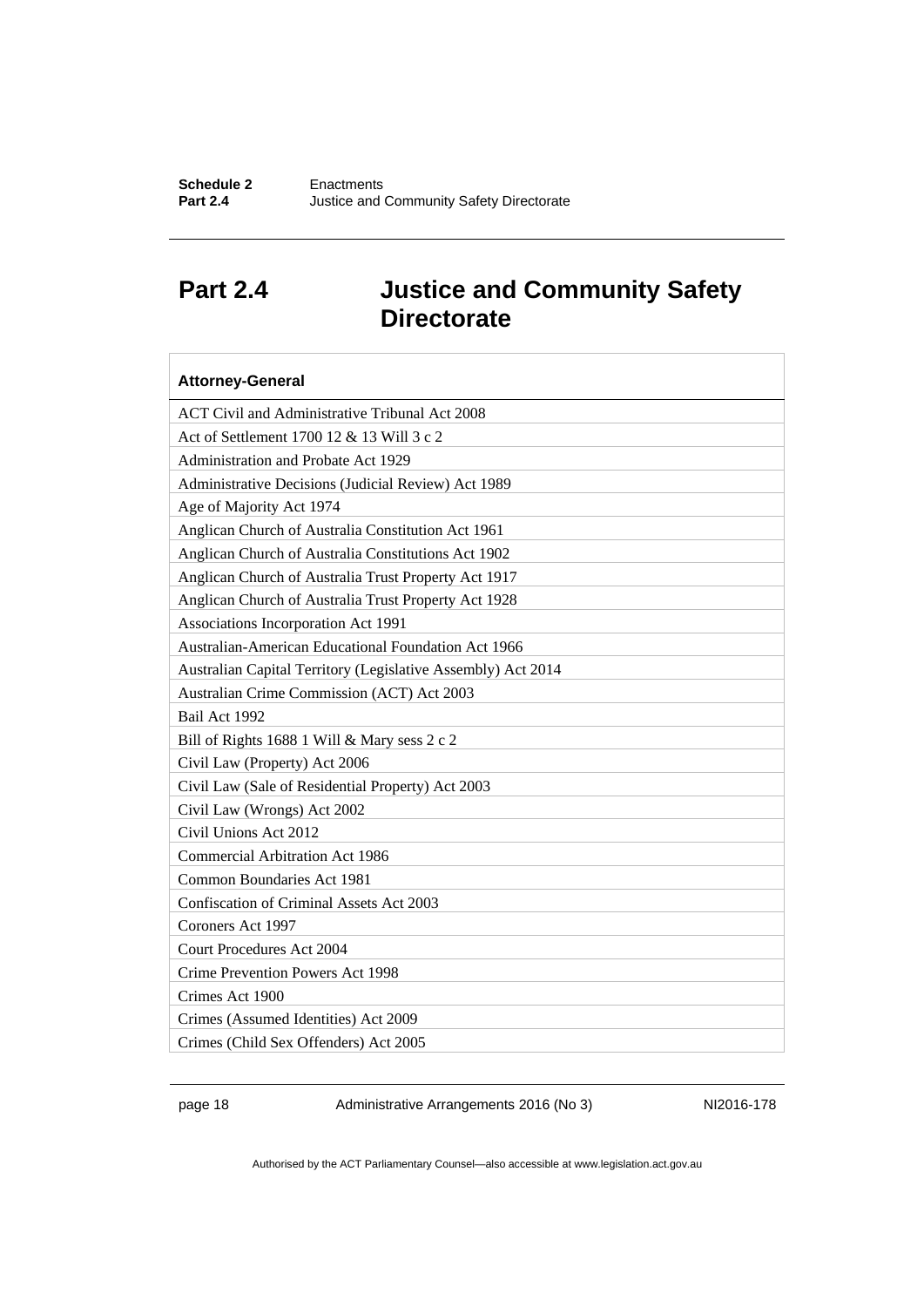| <b>Attorney-General</b>                           |
|---------------------------------------------------|
| Crimes (Controlled Operations) Act 2008           |
| Crimes (Forensic Procedures) Act 2000             |
| Crimes (Protection of Witness Identity) Act 2011  |
| Crimes (Restorative Justice) Act 2004             |
| Crimes (Sentence Administration) Act 2005         |
| Crimes (Sentencing) Act 2005                      |
| Crimes (Surveillance Devices) Act 2010            |
| Criminal and Civil Justice 1351 25 Edw 3 St 5 c 4 |
| Criminal Code 2002                                |
| Director of Public Prosecutions Act 1990          |
| Discrimination Act 1991                           |
| Domestic Relationships Act 1994                   |
| Domestic Violence Agencies Act 1986               |
| Domestic Violence and Protection Orders Act 2008  |
| Due Process of Law Act 1354 28 Edw 3 c 3          |
| Due Process of Law Act 1368 42 Edw 3 c 3          |
| Electoral Act 1992                                |
| Electronic Transactions Act 2001                  |
| Enforcement of Public Interests Act 1973          |
| Evidence Act 2011                                 |
| Evidence (Miscellaneous Provisions) Act 1991      |
| Family Provision Act 1969                         |
| Forfeiture Act 1991                               |
| Free Access to Courts 1400 2 Hen 4 c 1            |
| Freedom of Information Act 1989                   |
| Guardianship and Management of Property Act 1991  |
| Human Rights Act 2004                             |
| Human Rights Commission Act 2005                  |
| Information Privacy Act 2014                      |
| Judicial Commissions Act 1994                     |
| Juries Act 1967                                   |
| Jurisdiction of Courts (Cross-vesting) Act 1993   |

NI2016-178 Administrative Arrangements 2016 (No 3) page 19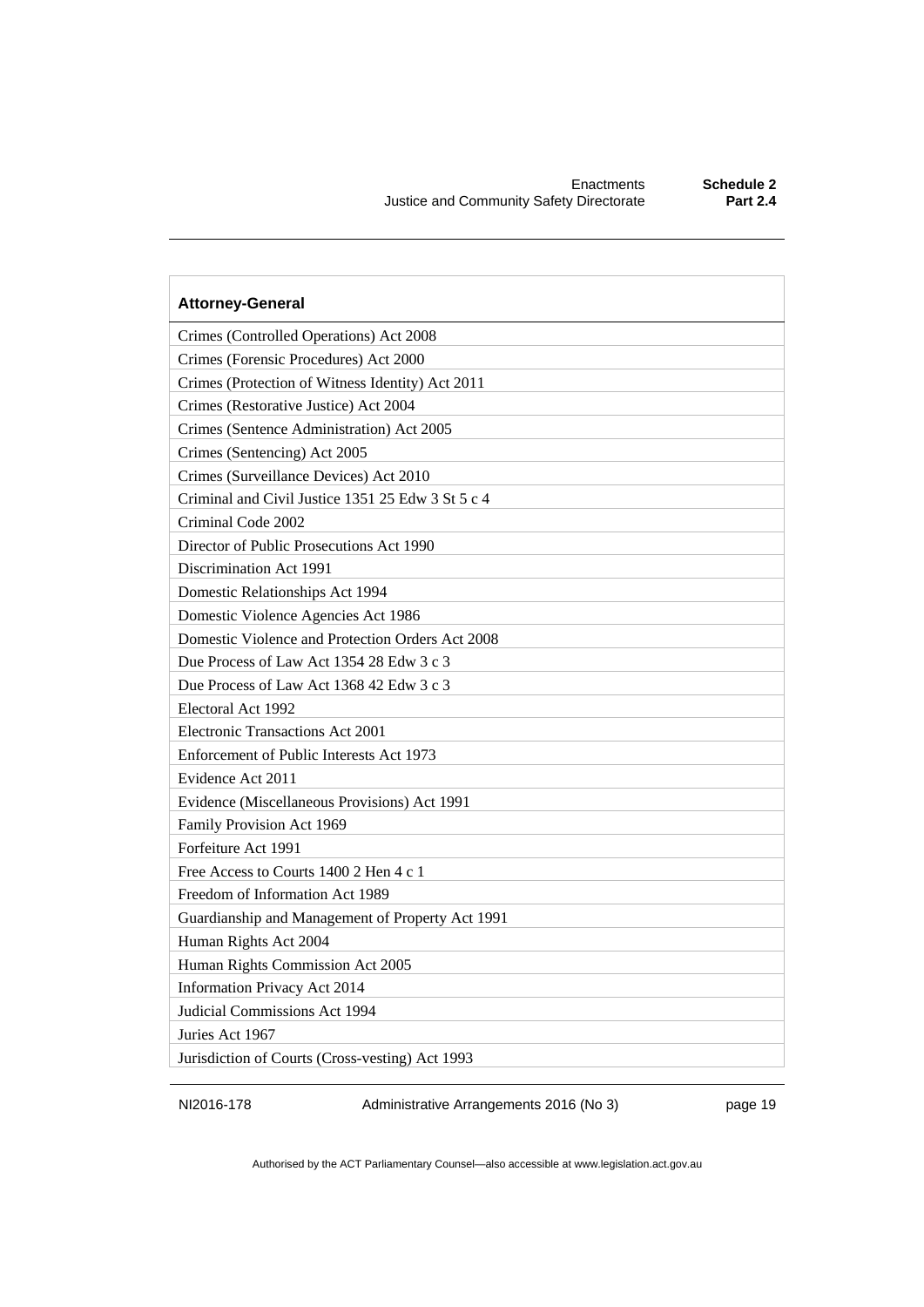#### **Schedule 2** Enactments<br> **Part 2.4** Justice and **Justice and Community Safety Directorate**

### **Attorney-General**  Justices of the Peace Act 1989 Land Titles Act 1925 Land Titles (Unit Titles) Act 1970 Law Officers Act 2011 Leases (Commercial and Retail) Act 2001 Legal Aid Act 1977 Legal Profession Act 2006 Legislation Act 2001, except chapter 5 Limitation Act 1985 Liquor Act 2010 Listening Devices Act 1992 Magistrates Court Act 1930 Magna Carta (1297) 25 Edw 1 c 29 Major Events Act 2014 Married Persons Property Act 1986 Medical Treatment (Health Directions) Act 2006 Mental Health Act 2015, pt 7.2, chapters 10 and 11 and sections 267, 268 and 269 Mercantile Law Act 1962 Notaries Public Act 1984 Oaths and Affirmations Act 1984 Official Visitor Act 2012 Parentage Act 2004 Partnership Act 1963 Perpetuities and Accumulations Act 1985 Petition of Right 1627 3 Chas 1 c 1 Powers of Attorney Act 2006 Presbyterian Church (Proposals for Union with other Churches) Act 1972 Presbyterian Church Trust Property Act 1971 Proportional Representation (Hare-Clark) Entrenchment Act 1994 Prostitution Act 1992 Protection of Public Participation Act 2008 Public Trustee and Guardian Act 1985

page 20 Administrative Arrangements 2016 (No 3) NI2016-178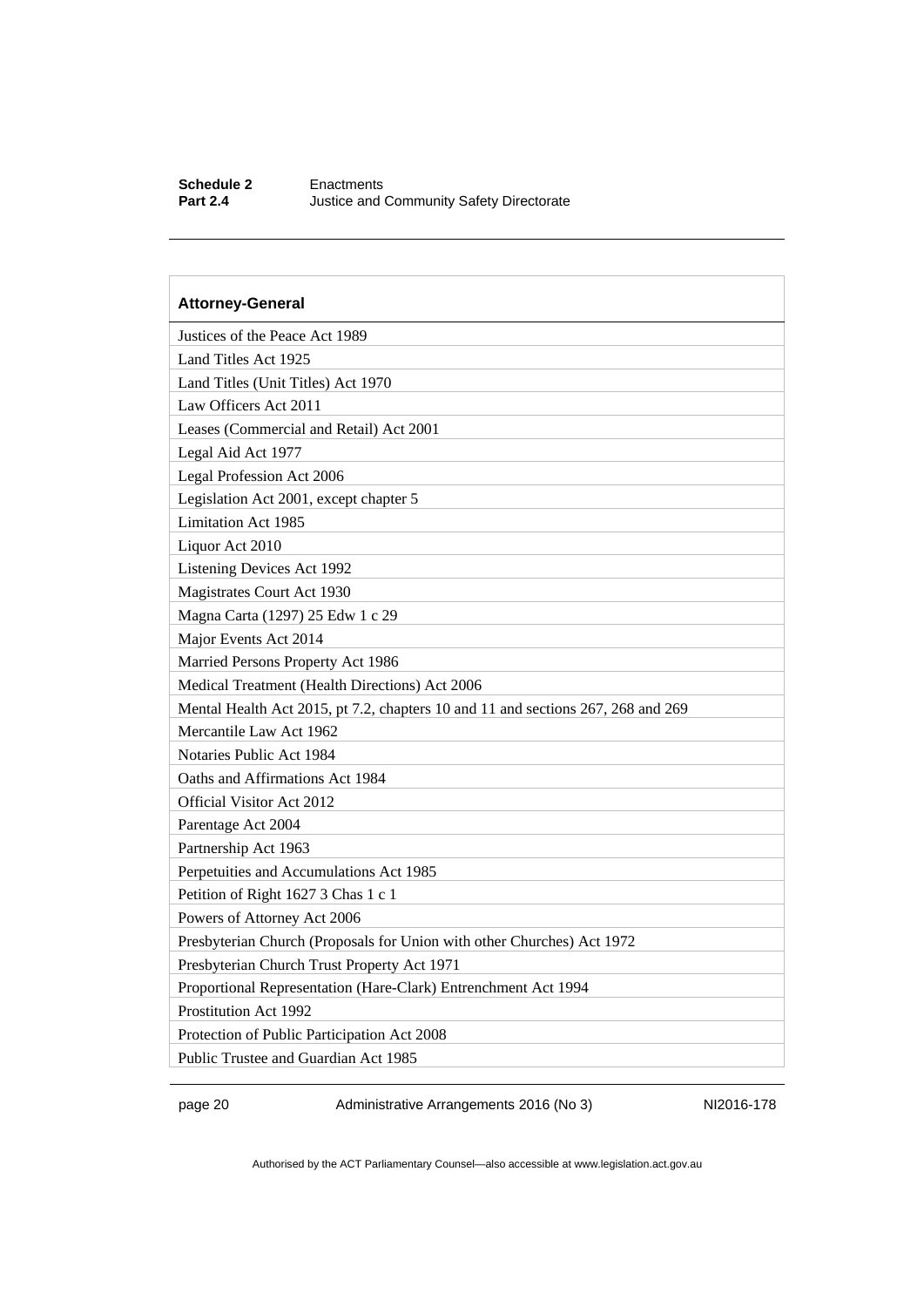| <b>Attorney-General</b>                                         |
|-----------------------------------------------------------------|
| Referendum (Machinery Provisions) Act 1994                      |
| <b>Residential Tenancies Act 1997</b>                           |
| Roman Catholic Church Property Trust Act 1937                   |
| Royal Marriages Act 1772 12 Geo 3 c 11                          |
| Salvation Army Property Trust Act 1934                          |
| Security Industry Act 2003                                      |
| Spent Convictions Act 2000                                      |
| Supervised Injecting Place Trial Act 1999, sections 7, 8 and 13 |
| Supreme Court Act 1933                                          |
| Terrorism (Extraordinary Temporary Powers) Act 2006             |
| Testamentary Guardianship Act 1984                              |
| Trustee Act 1925                                                |
| Trustee Companies Act 1947                                      |
| Unclaimed Money Act 1950                                        |
| Uniting Church in Australia Act 1977                            |
| Unit Titles (Management) Act 2011                               |
| Utilities Act 2000, parts 11 and 12                             |
| Victims of Crime Act 1994                                       |
| Victims of Crime (Financial Assistance) Act 1983                |
| Victims of Crime (Financial Assistance) Act 2016                |
| Wills Act 1968                                                  |
| Witness Protection Act 1996                                     |

#### **Minister for Corrections**

Corrections Management Act 2007

Crimes (Sentence Administration) Act 2005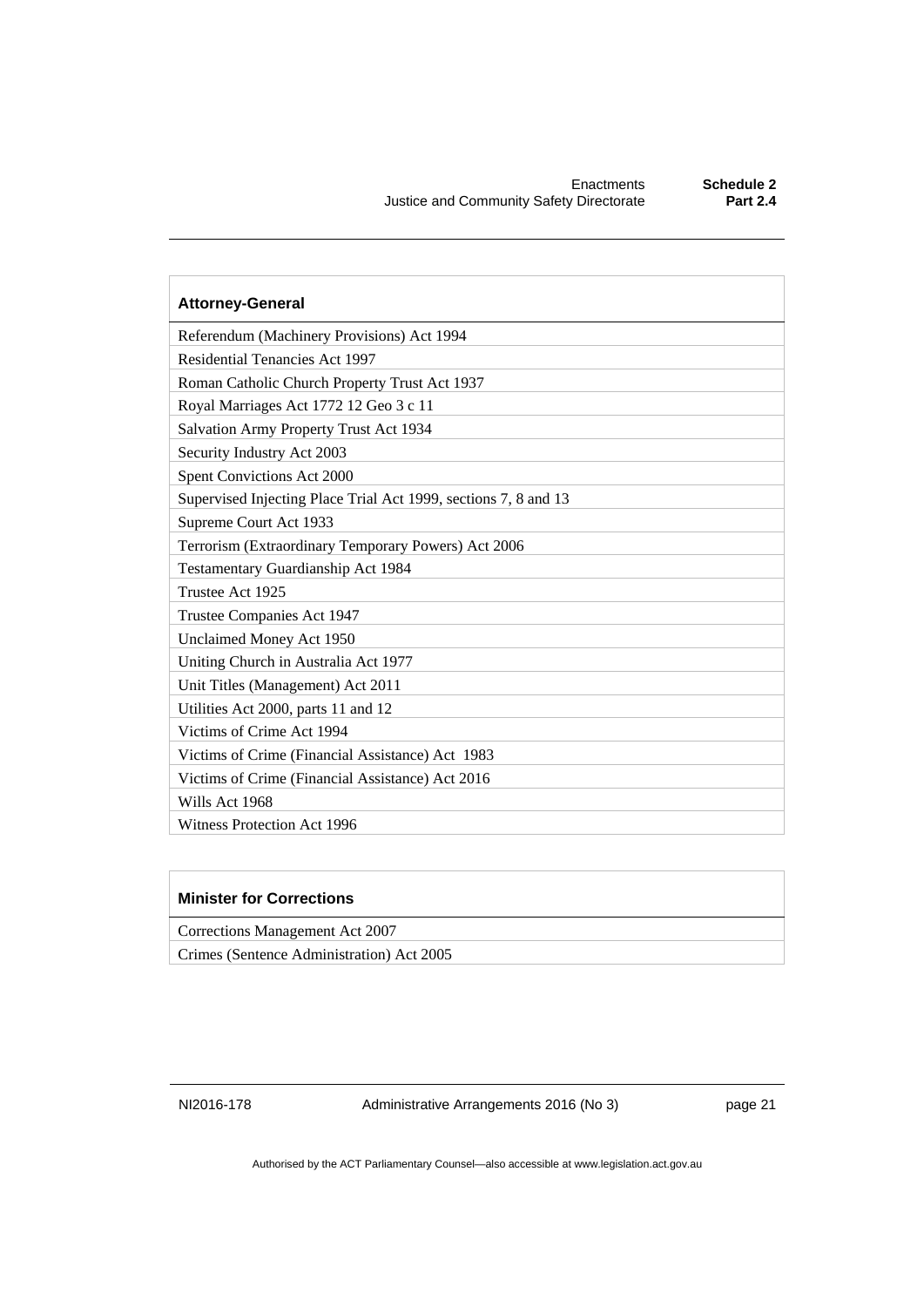#### **Schedule 2** Enactments<br> **Part 2.4** Justice and **Justice and Community Safety Directorate**

#### **Minister for Justice and Consumer Affairs**

Adoption Act 1993, section 104 (2)

Agents Act 2003

Births, Deaths and Marriages Registration Act 1997

Charitable Collections Act 2003

Classification (Publications, Films and Computer Games) (Enforcement) Act 1995

Cooperatives Act 2002

Eggs (Labelling and Sale) Act 2001

Fair Trading (Australian Consumer Law) Act 1992

Fair Trading (Fuel Prices) Act 1993

Fair Trading (Motor Vehicle Repair Industry) Act 2010

Fuels Control Act 1979, except sections 11, 12 and 12A

Pawnbrokers Act 1902

Rail Safety National Law (ACT) Act 2014

Registrar-General Act 1993

Registration of Deeds Act 1957

Retirement Villages Act 2012

Sale of Goods Act 1954

Sale of Goods (Vienna Convention) Act 1987

Sale of Motor Vehicles Act 1977

Second-hand Dealers Act 1906

Uncollected Goods Act 1996

Unit Titles Act 2001, parts 1 and 4 to 9, divisions 11.2 and 11.3, parts 13, 14 and 15 and schedule 1

#### **Minister for Police and Emergency Services**

Emergencies Act 2004, except schedule 1

Firearms Act 1996

Fuels Control Act 1979, sections 11, 12 and 12A

Prohibited Weapons Act 1996

page 22 Administrative Arrangements 2016 (No 3) NI2016-178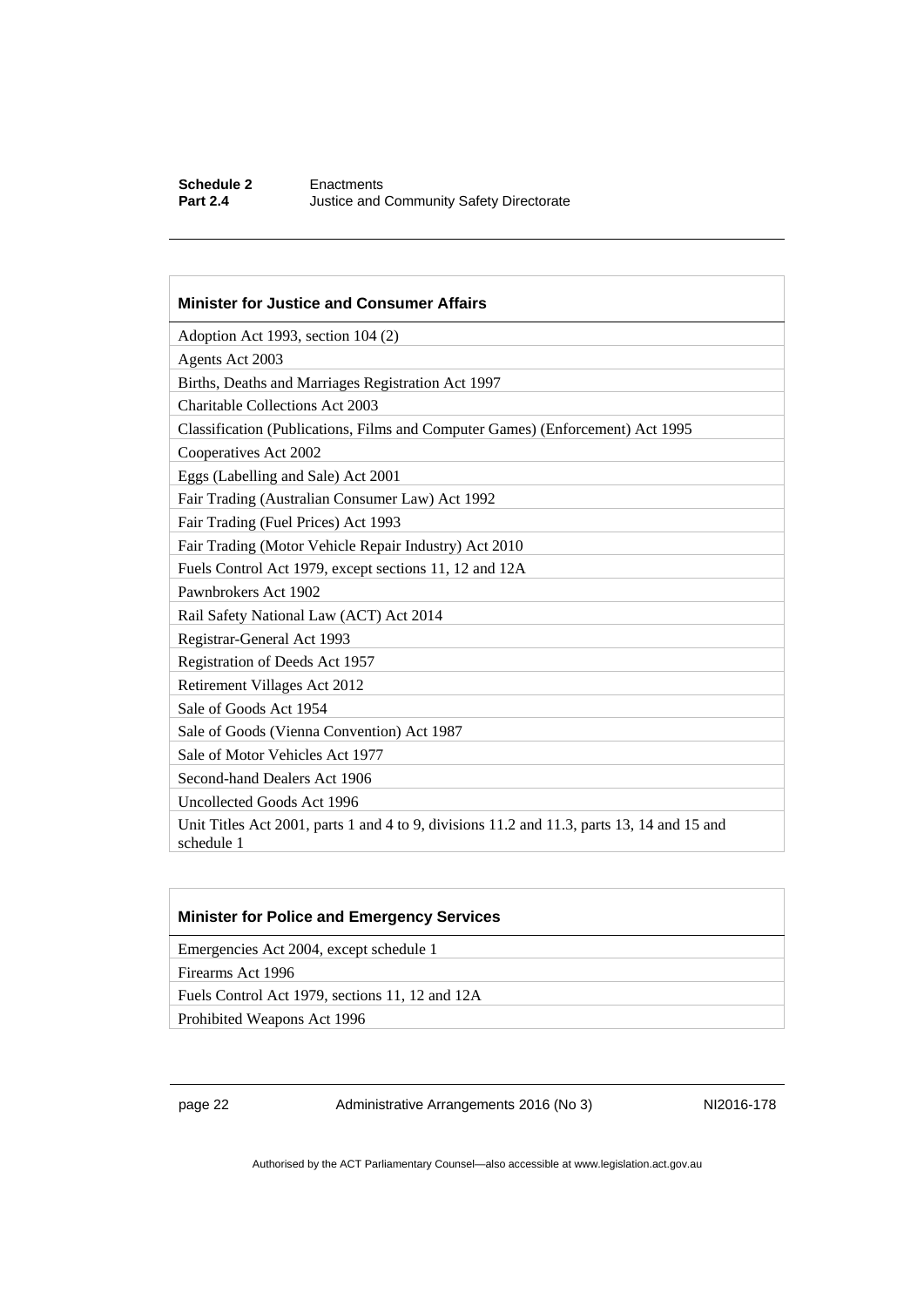#### **Minister for Road Safety**

Heavy Vehicle National Law (ACT) Act 2013

Interstate Road Transport Act 1985 (Cwlth)

Interstate Road Transport Charge Act 1985 (Cwlth)

Motor Vehicle Standards Act 1989 (Cwlth)

Road Transport (Alcohol and Drugs) Act 1977

Road Transport (Driver Licensing) Act 1999

Road Transport (General) Act 1999, except sections 12, 13, 14, 19 and 20 and administration provisions relating to fees and approval of forms, to the extent that they relate to a function under the road transport legislation that is the responsibility of the Minister for Transport Canberra and City Services or the Minister for Planning and Land Management

Road Transport (Public Passenger Services) Act 2001, except section 23

Road Transport (Public Passenger Services) Regulation 2002, except sections 70 (1) (a) and (b)

Road Transport (Safety and Traffic Management) Act 1999, except sections 5A, 18, 20, 31, 32 and division 8.4

Road Transport (Safety and Traffic Management) Regulation 2000, except sections 15, 16, 31, 41 (3), 42 (3), divisions 2.3.5 and 2.3.6, section 64 (1) and (2) and chapter 3

Road Transport (Vehicle Registration) Act 1999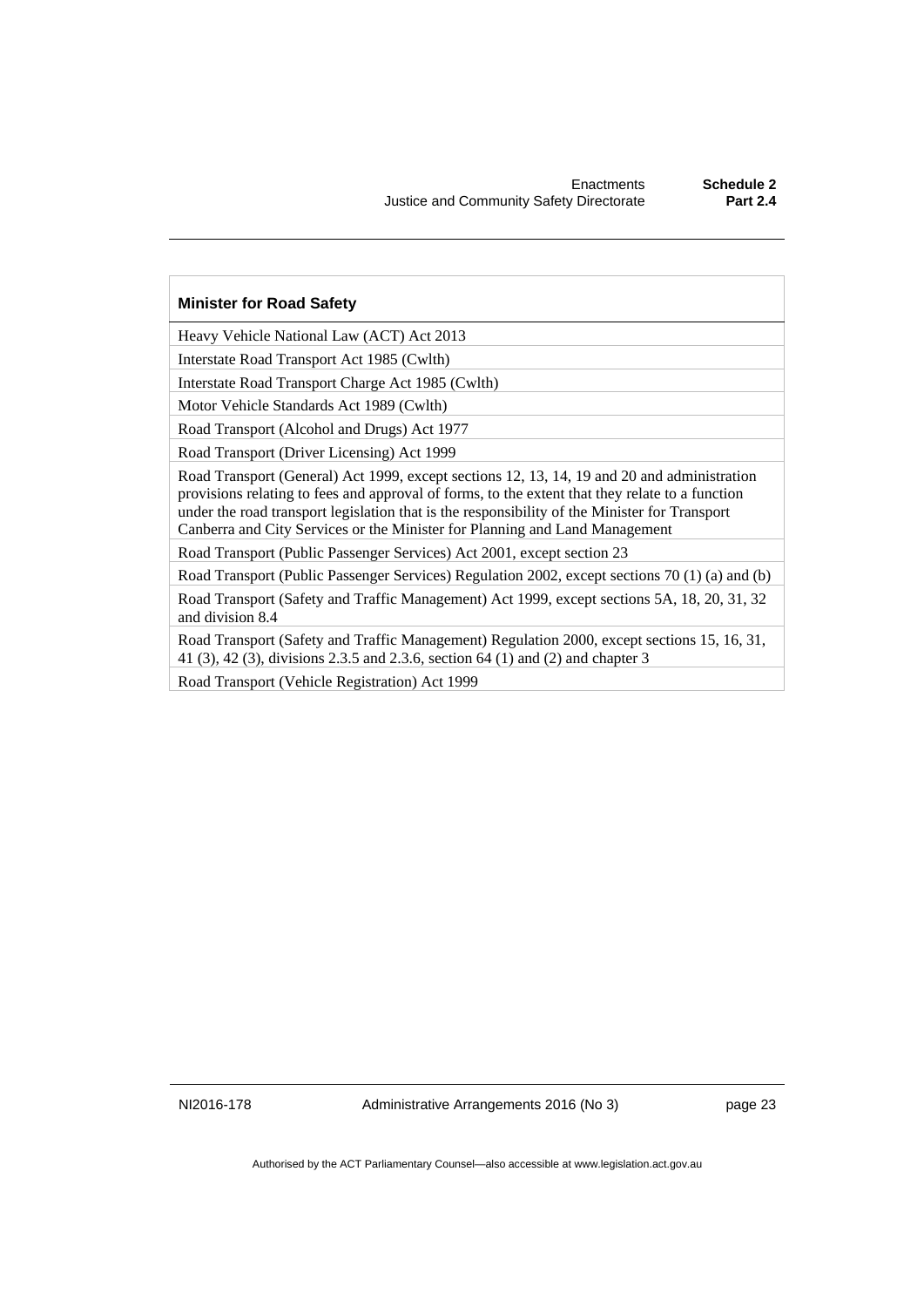### <span id="page-27-0"></span>**Part 2.5 Environment and Planning Directorate**

| Minister for the Environment and Climate Change                                                       |
|-------------------------------------------------------------------------------------------------------|
| Climate Change and Greenhouse Gas Reduction Act 2010                                                  |
| Clinical Waste Act 1990                                                                               |
| Commissioner for Sustainability and the Environment Act 1993                                          |
| Electricity Feed-in (Large-scale Renewable Energy Generation) Act 2011                                |
| Electricity Feed-in (Renewable Energy Premium) Act 2008                                               |
| Electricity (National Scheme) Act 1997                                                                |
| Energy Efficiency (Cost of Living) Improvement Act 2012                                               |
| <b>Environment Protection Act 1997</b>                                                                |
| Fisheries Act 2000                                                                                    |
| Hemp Fibre Industry Facilitation Act 2004                                                             |
| Lakes Act 1976                                                                                        |
| National Energy Retail Law (ACT) Act 2012                                                             |
| National Environment Protection Council Act 1994                                                      |
| National Gas (ACT) Act 2008                                                                           |
| Nature Conservation Act 2014                                                                          |
| Plastic Shopping Bags Ban Act 2010                                                                    |
| Utilities Act 2000, except parts 3A, 11, 12 and 14 and sections 254 and 256 in relation to<br>part 14 |
| Utilities (Technical Regulation) Act 2014                                                             |
| Utilities (Telecommunication Installations) Act 2001                                                  |
| Water Efficiency Labelling and Standards (ACT) Act 2015                                               |
| Water Resources Act 2007                                                                              |

#### **Minister for Planning and Land Management**

Animal Diseases Act 2005

Architects Act 2004

page 24 Administrative Arrangements 2016 (No 3) NI2016-178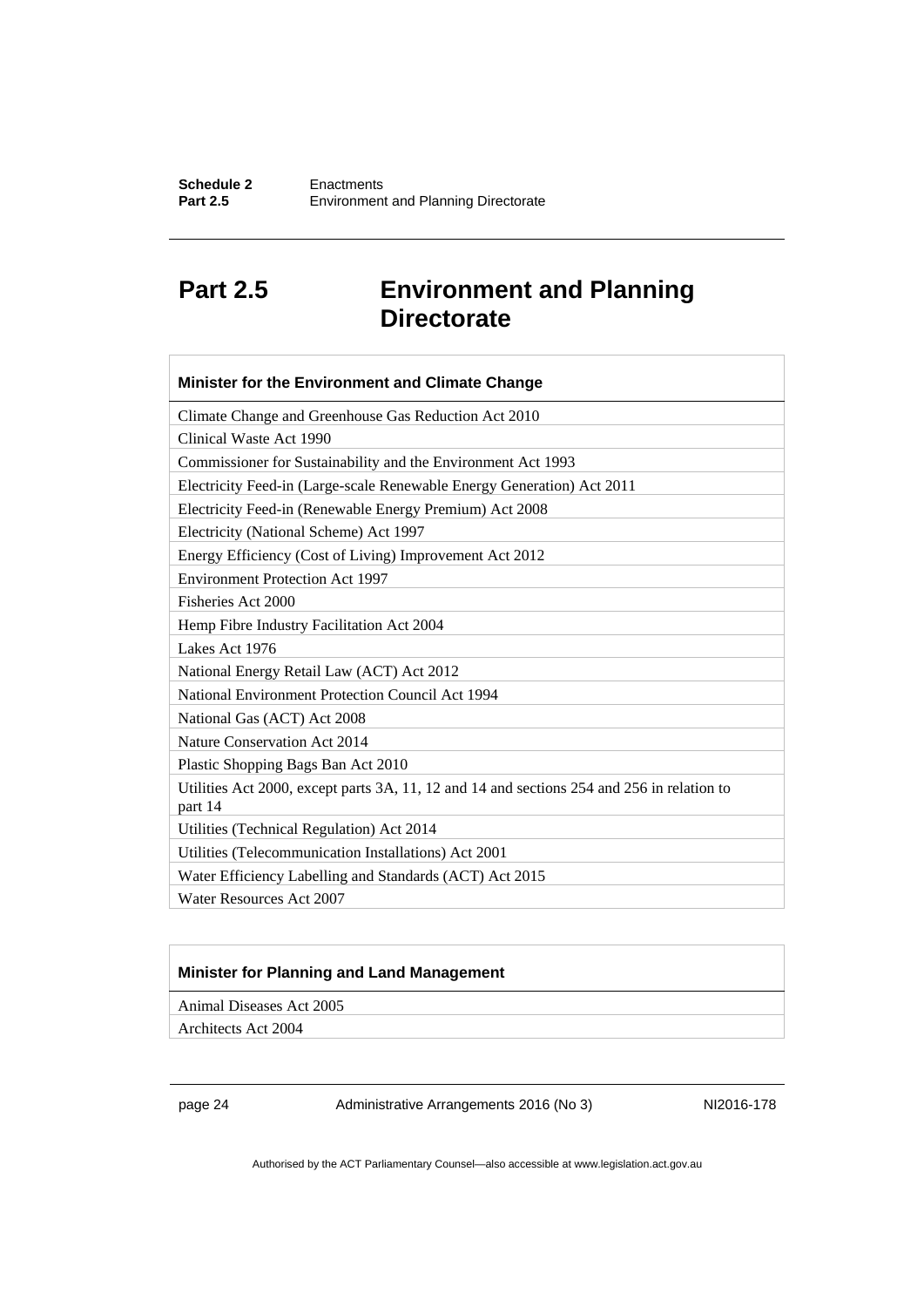| <b>Minister for Planning and Land Management</b>                                                                                                                                                                                                                                      |
|---------------------------------------------------------------------------------------------------------------------------------------------------------------------------------------------------------------------------------------------------------------------------------------|
| Australian Capital Territory (Planning and Land Management) Act 1988 (Cwlth), sections 16,<br>19, 25 and 29 and part 10                                                                                                                                                               |
| Building Act 2004                                                                                                                                                                                                                                                                     |
| Building and Construction Industry (Security of Payment) Act 2009                                                                                                                                                                                                                     |
| Community Title Act 2001                                                                                                                                                                                                                                                              |
| Construction Occupations (Licensing) Act 2004                                                                                                                                                                                                                                         |
| Districts Act 2002                                                                                                                                                                                                                                                                    |
| Electricity Safety Act 1971                                                                                                                                                                                                                                                           |
| <b>Enclosed Lands Protection Act 1943</b>                                                                                                                                                                                                                                             |
| Fertilisers (Labelling and Sale) Act 1904                                                                                                                                                                                                                                             |
| Gas Safety Act 2000                                                                                                                                                                                                                                                                   |
| Heritage Act 2004                                                                                                                                                                                                                                                                     |
| Lands Acquisition Act 1994                                                                                                                                                                                                                                                            |
| Pest Plants and Animals Act 2005                                                                                                                                                                                                                                                      |
| Planning and Development Act 2007, except chapter 4                                                                                                                                                                                                                                   |
| Plant Diseases Act 2002                                                                                                                                                                                                                                                               |
| Public Place Names Act 1989                                                                                                                                                                                                                                                           |
| Public Roads Act 1902                                                                                                                                                                                                                                                                 |
| Recovery of Lands Act 1929                                                                                                                                                                                                                                                            |
| Road Transport (General) Act 1999, sections 12, 13, 14, 19, 20 and administration provisions<br>relating to fees and approval of forms, in relation to a function under the road transport<br>legislation that is the responsibility of the Minister for Planning and Land Management |
| Road Transport (General) Regulation 2000, sections 13AA and 14 (1), (2) and (3) in relation to<br>a function under the road transport legislation that is the responsibility of the Minister for<br>Planning and Land Management                                                      |
| Road Transport (Safety and Traffic Management) Act 1999, division 8.4                                                                                                                                                                                                                 |
| Road Transport (Safety and Traffic Management) Regulation 2000, sections 15 and 16,<br>divisions 2.3.5 and 2.3.6 and chapter 3                                                                                                                                                        |
| Stock Act 2005                                                                                                                                                                                                                                                                        |
| Surveyors Act 2007                                                                                                                                                                                                                                                                    |
| Unit Titles Act 2001, parts 2, 3 and 10, division 11.1 and part 12                                                                                                                                                                                                                    |
| Water and Sewerage Act 2000                                                                                                                                                                                                                                                           |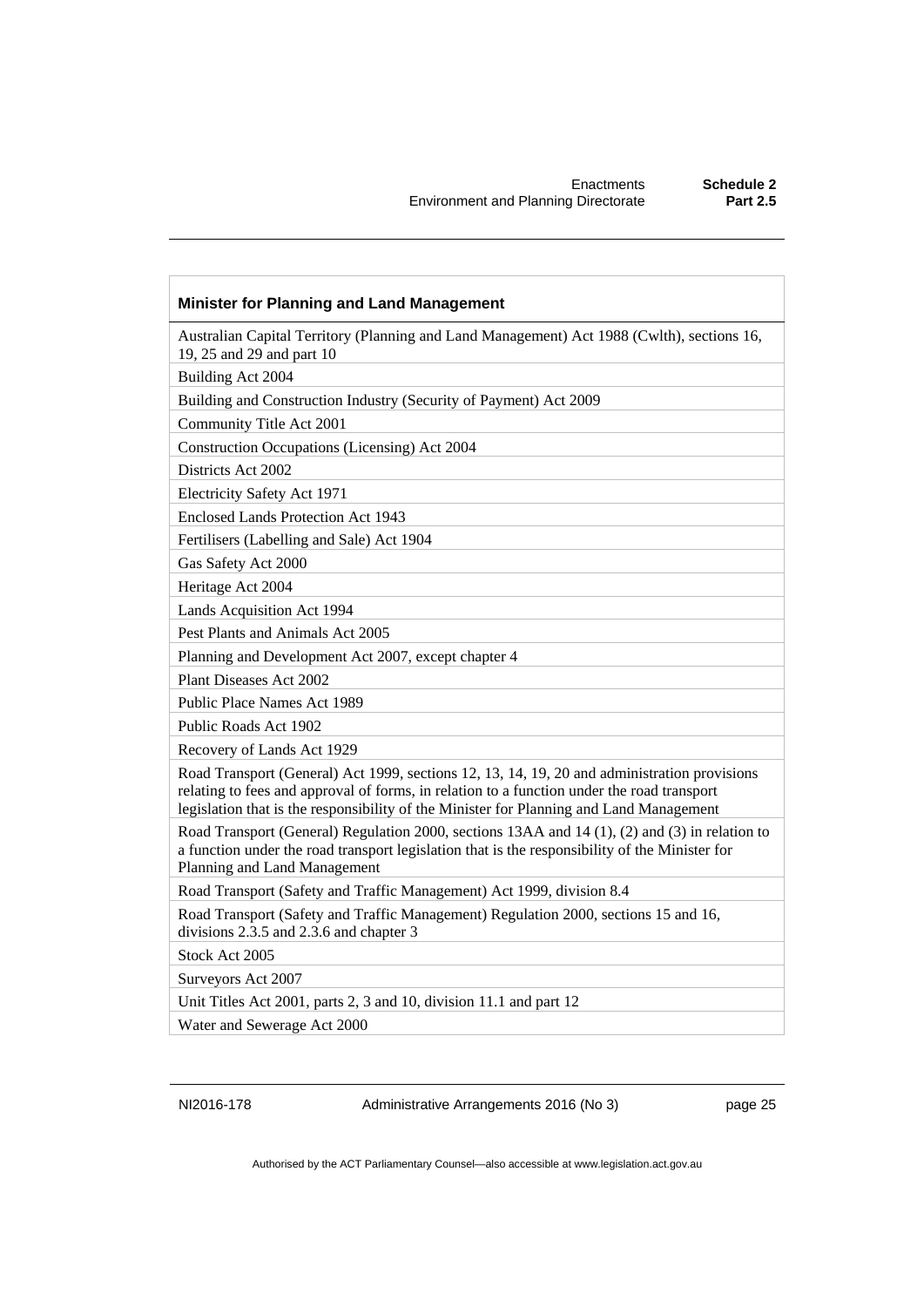#### **Schedule 2 Enactments**<br>**Part 2.6 Community Community Services Directorate**

### <span id="page-29-0"></span>**Part 2.6 Community Services Directorate**

**Minister for Housing, Community Services and Social Inclusion** 

Community Housing Providers National Law (ACT) Act 2013

Housing Assistance Act 2007

Working with Vulnerable People (Background Checking) Act 2011

#### **Minister for Disability**

Disability Services Act 1991

#### **Minister for Children and Young People**

Adoption Act 1993, except section 104 (2)

Children and Young People Act 2008 (except chapter 20)

#### **Minister for Aboriginal and Torres Strait Islander Affairs**

Aboriginal and Torres Strait Islander Elected Body Act 2008

Native Title Act 1994

page 26 Administrative Arrangements 2016 (No 3) NI2016-178